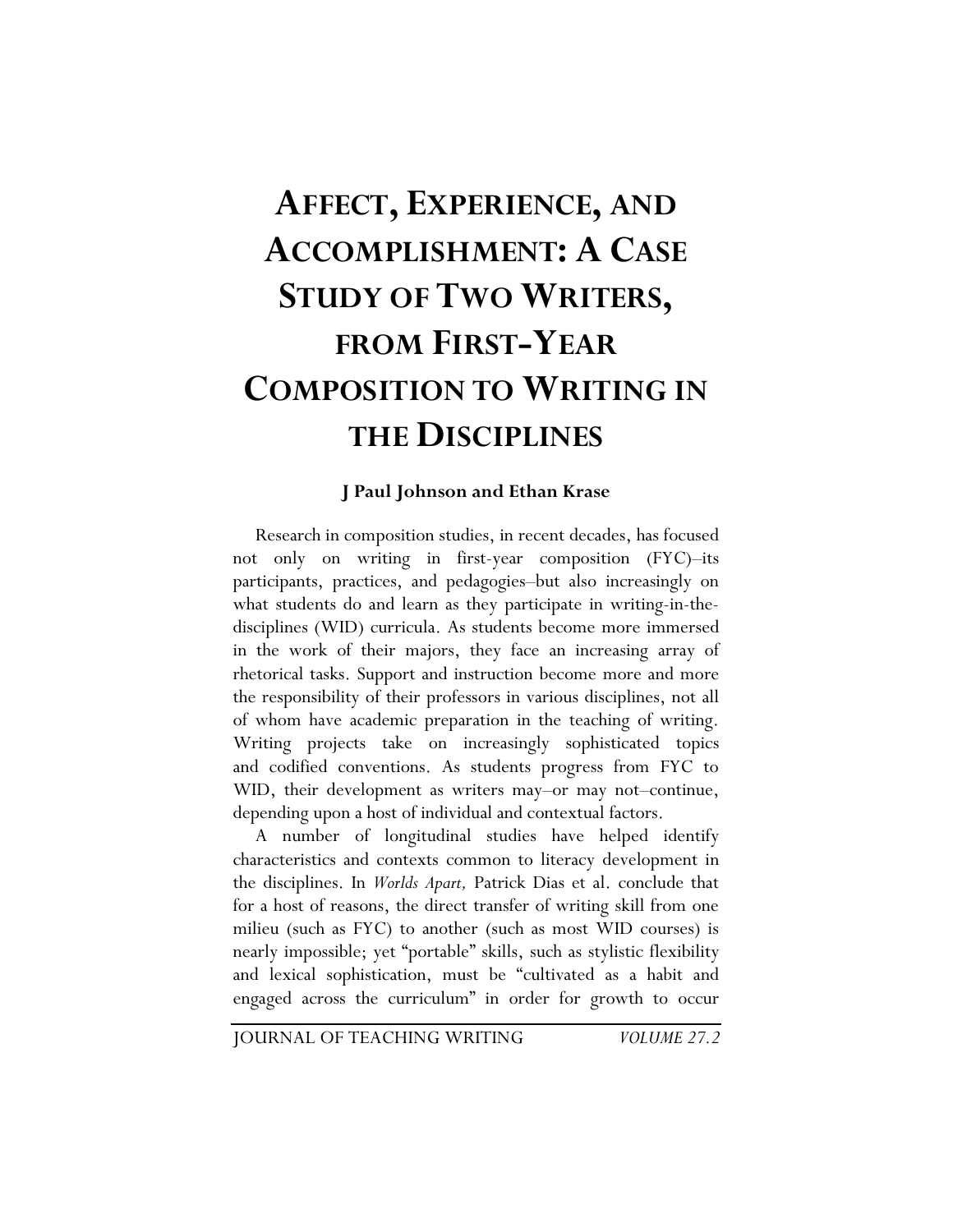(232). In *Rehearsing New Roles*, the most successful students are those willing to take on new challenges, employing meta-cognitive awareness to determine, and respond to, the challenges of each new situation (Carroll). The case studies presented in *Persons in Process* demonstrate significant improvement in students' command of academic discourse, attributed in part to important connections between their personal and academic lives (Herrington and Curtis). Chris Thaiss and Terry Myers Zawacki, meanwhile, in *Engaged Writers and Dynamic Disciplines*, point to students' understanding of majors as coherent fields of diverse voices–ones within which they must realize their own ideas–as crucial to their development as disciplinary writers.

For students to develop as disciplinary writers in the college years, these studies suggest, they must not only work willingly on existing skills, but also find connections between the personal and academic, embrace increasingly varied challenges, and seek to locate themselves purposefully in an evolving discourse community. Also crucial to students' development in WID courses appears to be the support of faculty and programs. The graduating seniors interviewed by Richard Light in *Making the Most of College* point in particular to the importance of junior- and senior-level instruction to their development as writers. The aforementioned and other studies highlight the efforts of faculty who build on students' FYC work to help them understand the role of WID (Beaufort; Carter; McCarthy; Russell and Yanez; Walvoord and McCarthy). These studies suggest that students can develop a reflective awareness of disparate WID conventions when their intellectual activity gains strong institutional and instructional support.

An undergraduate degree program is short, and the sets of tasks students encounter can vary widely. With the complexities of learning to write in academic disciplines in mind, we sought to examine the progress of individual writers as they transitioned from FYC to their later WID. Do students improve their abilities in FYC? Do they work to continue to develop their skills beyond FYC? Do they find, or create, the connections between the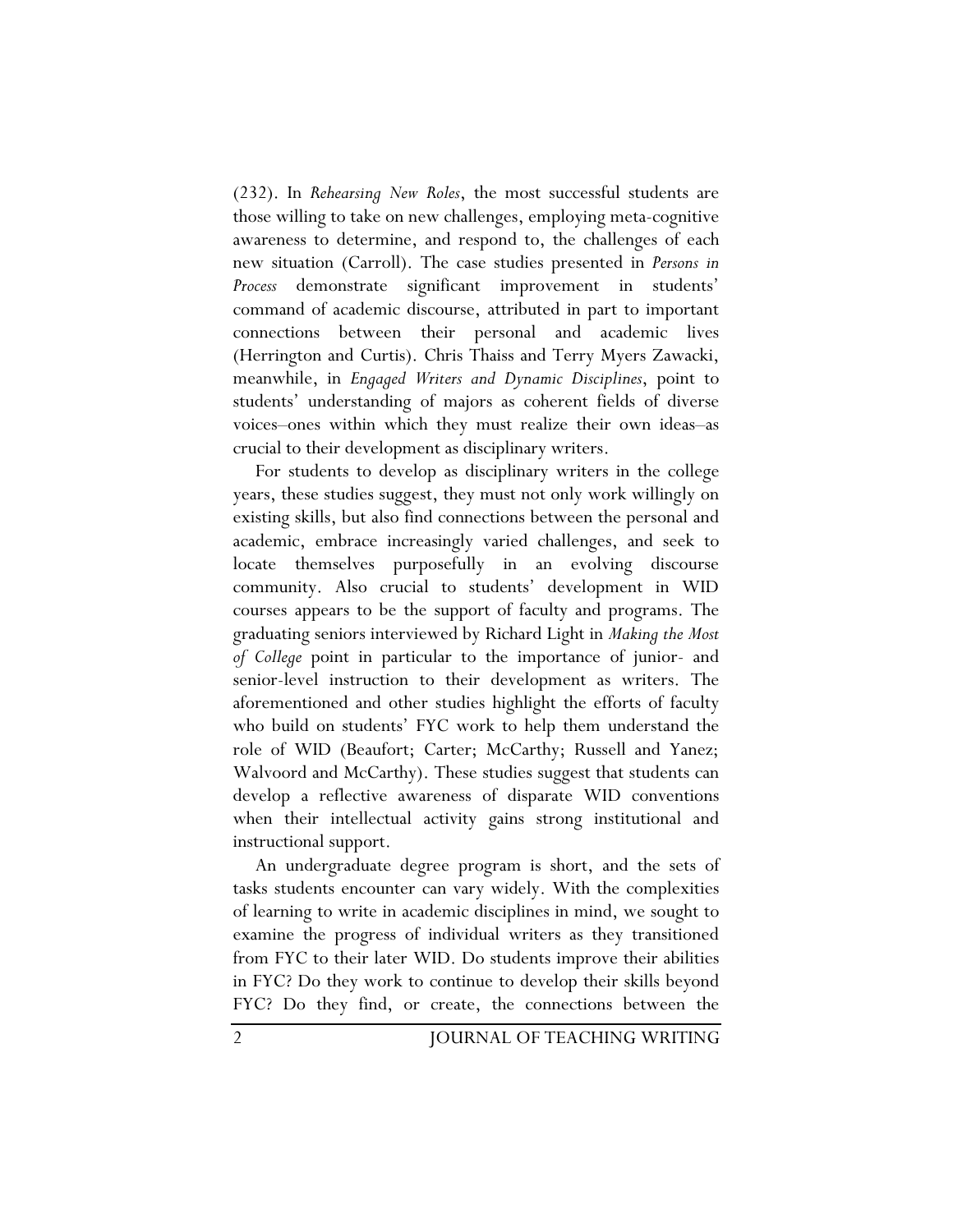personal and academic? Do they embrace the increasingly varied challenges of the tasks they face? Do they develop nuanced or sophisticated understandings of discourse communities?

This mixed-method, longitudinal case study follows two student writers from their experience in FYC to their studies as graduating seniors in specific majors. Despite their having undertaken very different paths towards their academic degrees, the students whose work we profile exhibit some commonalities of personal affect, instructional experience, and individual accomplishment, ones that lead to significant growth and success as writers in their respective disciplines. Ultimately, the cases presented here bring into meaningful focus a complex set of factors–some individual, others institutional–that can result in the productive development of student writing ability.

## **Methods**

Our study was conducted at a comprehensive Midwestern public four-year university requiring a single FYC course bearing four credit hours. Taught by a range of instructors, from teaching assistants to adjunct, temporary, full-time, and tenured faculty, FYC includes a significant reading component, typically culminating in a substantial source-based argumentative research project. Beyond FYC, each major program offers at least two required WID courses: these bear the responsibility of providing instruction in the techniques and conventions of writing in specific disciplines.

The two students whose work is profiled here are college seniors selected from a subset of those who had participated in an earlier study of FYC. The earlier study began with a statistically random sampling of FYC students; the subset from which these two students were selected was limited to those who had continued their college careers at the same institution, who were near graduation, and who expressed a willingness to participate.

Participants were offered a \$50 gift card to the university bookstore in exchange for their participation.<sup>1</sup> Initially, fourteen students agreed to the study, though two did not continue.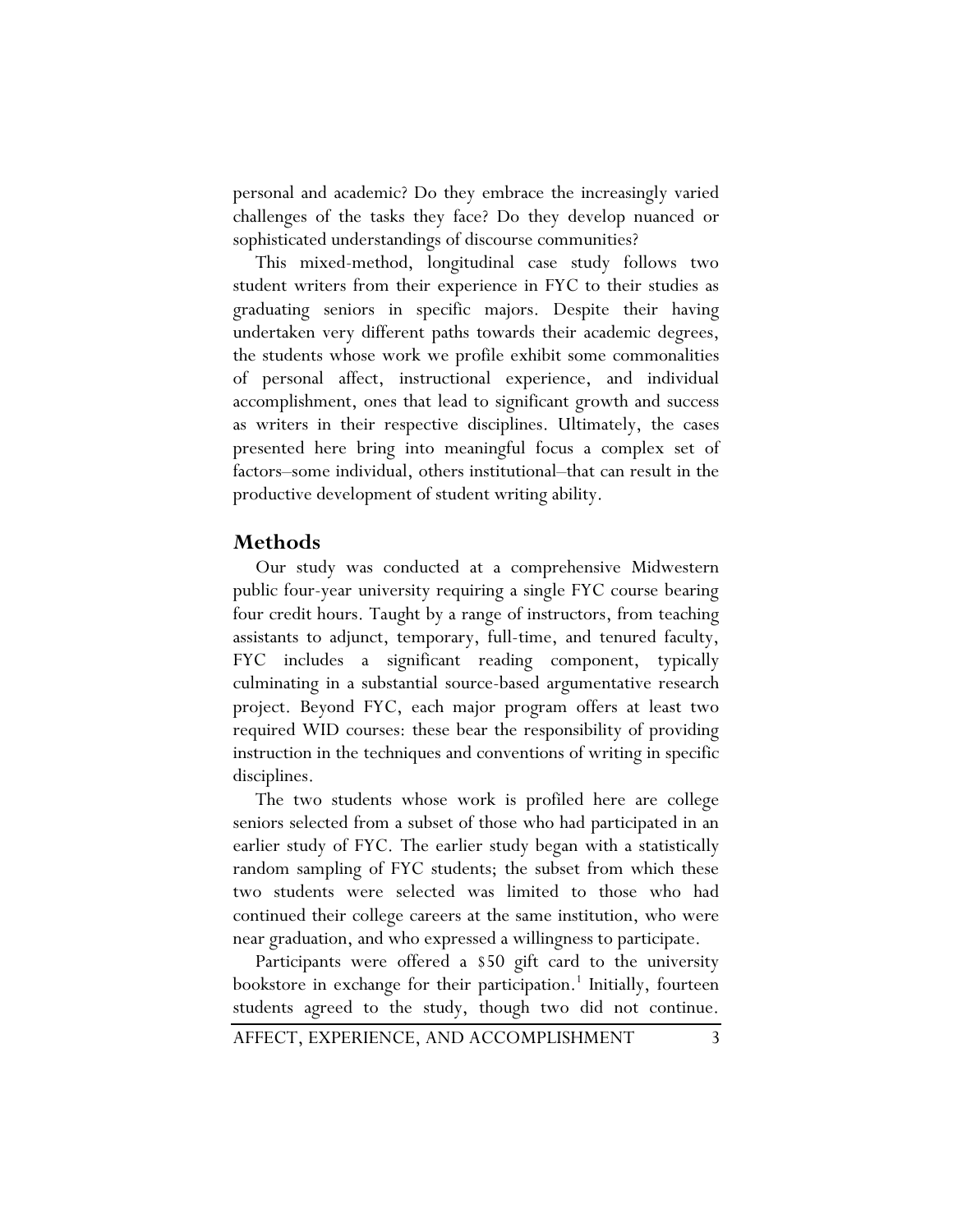Twelve students completed the full round of surveys, interviews, and portfolios; their participation was voluntary and solicited in full cooperation with IRB regulations. Of the twelve, two students exhibited nearly no growth from FYC to WID, while ten students in all demonstrated consistent development in the transition from FYC to WID. The two students profiled here were especially noticeable for their strikingly significant development as writers, both in FYC and in their later WID courses.

#### **Baseline Data: First-Year Composition**

The current project uses results of an earlier FYC study as baseline data. In that earlier study, students' FYC papers were evaluated for evidence of accomplishment in six areas linked to the institution's outcomes: argument, purpose, language, conventions, documentation, and overall performance. The papers included pairs written to similar prompts by the same students at the beginning and again at the end of the term, with each paper rated twice in a blind review using a carefully designed scoring guide. The results of the project showed students to enter FYC with at best marginal writing abilities. Yet better-thanacceptable performance was evident by the course's conclusion. For the larger population improvement was clearly evident, especially in students' abilities to argue with evidence, address an audience, and document sources. Ten of the twelve student writers participating in our longitudinal project–including the two subjects of this case study–demonstrated considerable improvement in FYC.

#### **Current Focus: Writing in the Disciplines**

In order to examine more closely the individual students' transition from their FYC courses to their later academic work in their chosen majors, we collected and triangulated data from multiple sources. The earlier study provided source-based argument papers and performance assessments from students' FYC classes. Additionally, for comparative purposes, our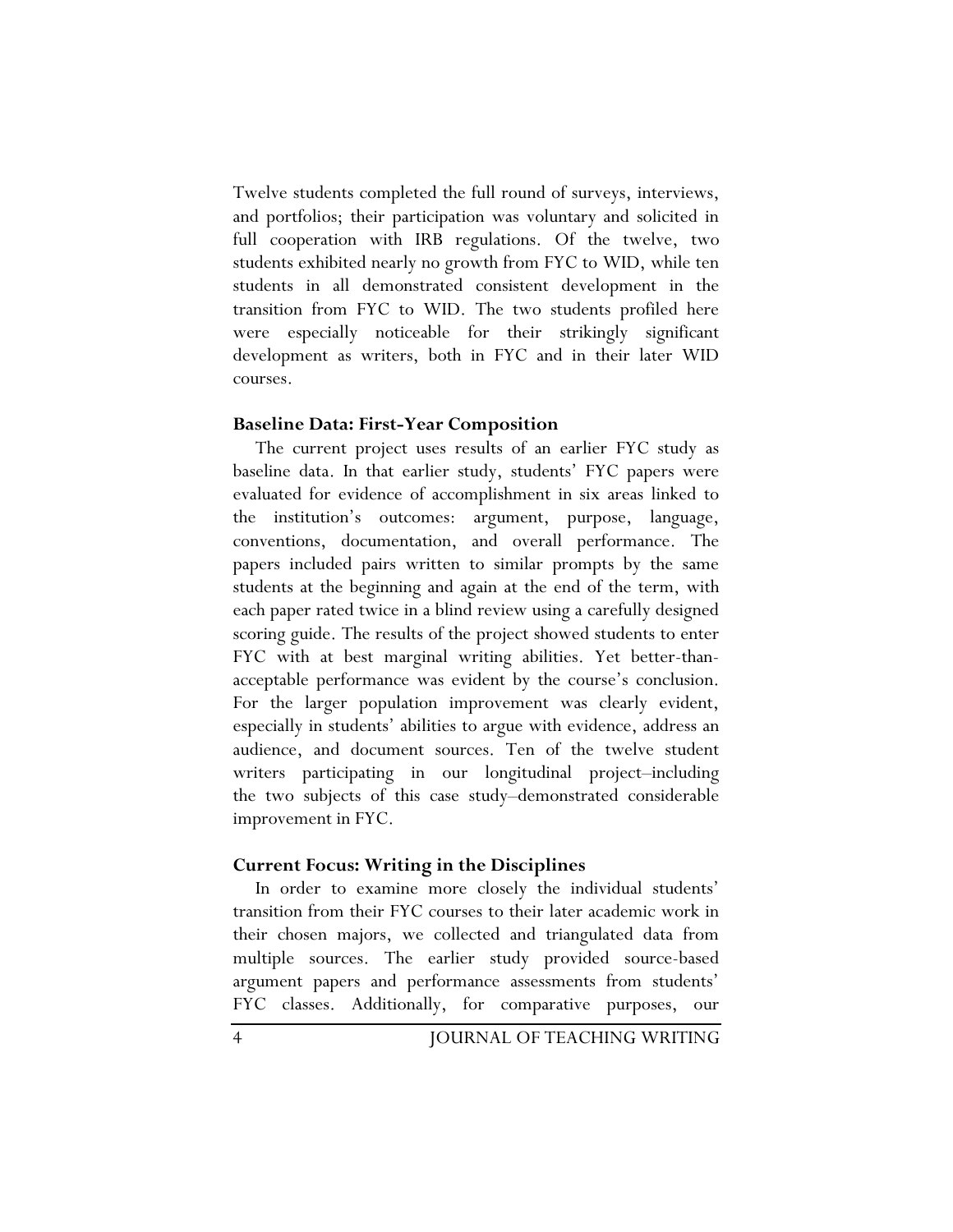participants completed a questionnaire from the National Survey of Student Engagement's Writing Practices Consortium about their experience in both their FYC and WID courses.<sup>2</sup> Then, each student participated in three extended interviews following the methodology described by Grant McCracken in *The Long Interview*, each exploring a specific domain: the first, FYC; the second, WID; and the third, a comparison of FYC and WID. Interviews were conducted by a team of trained undergraduate research interns using prepared instructions and scripts.<sup>3</sup> Finally, portfolios of WID projects were collected from each participant. Ultimately, the volume and variety of data–writing samples, questionnaire results, extended interviews, and performance assessments–present a detailed portrait of these student writers as they negotiate the transition from FYC to WID.

#### **PARTICIPANTS**

This study's two central participants are identified by pseudonyms to preserve their anonymity.

### *Kate*

As an undeclared major with interests in science and the environment upon entering the university, Kate indicated in her interviews that she generally enjoyed writing. In the earlier study of FYC, Kate demonstrated improvement in all areas. She complemented her academic work with occasional creative endeavors and participated actively in the university's environmental club. As a senior Biology major, her primary writing projects consisted of lab reports and case studies. Kate's WID work is reflective of her positive attitude toward and strong work ethic for writing. Her written work evidences especially strong understandings of audience, context, and purpose, and it is consistently sophisticated in its development of content.

#### *Mary*

Also undeclared as a first-year student, Mary began her university studies with an interest in language and a record of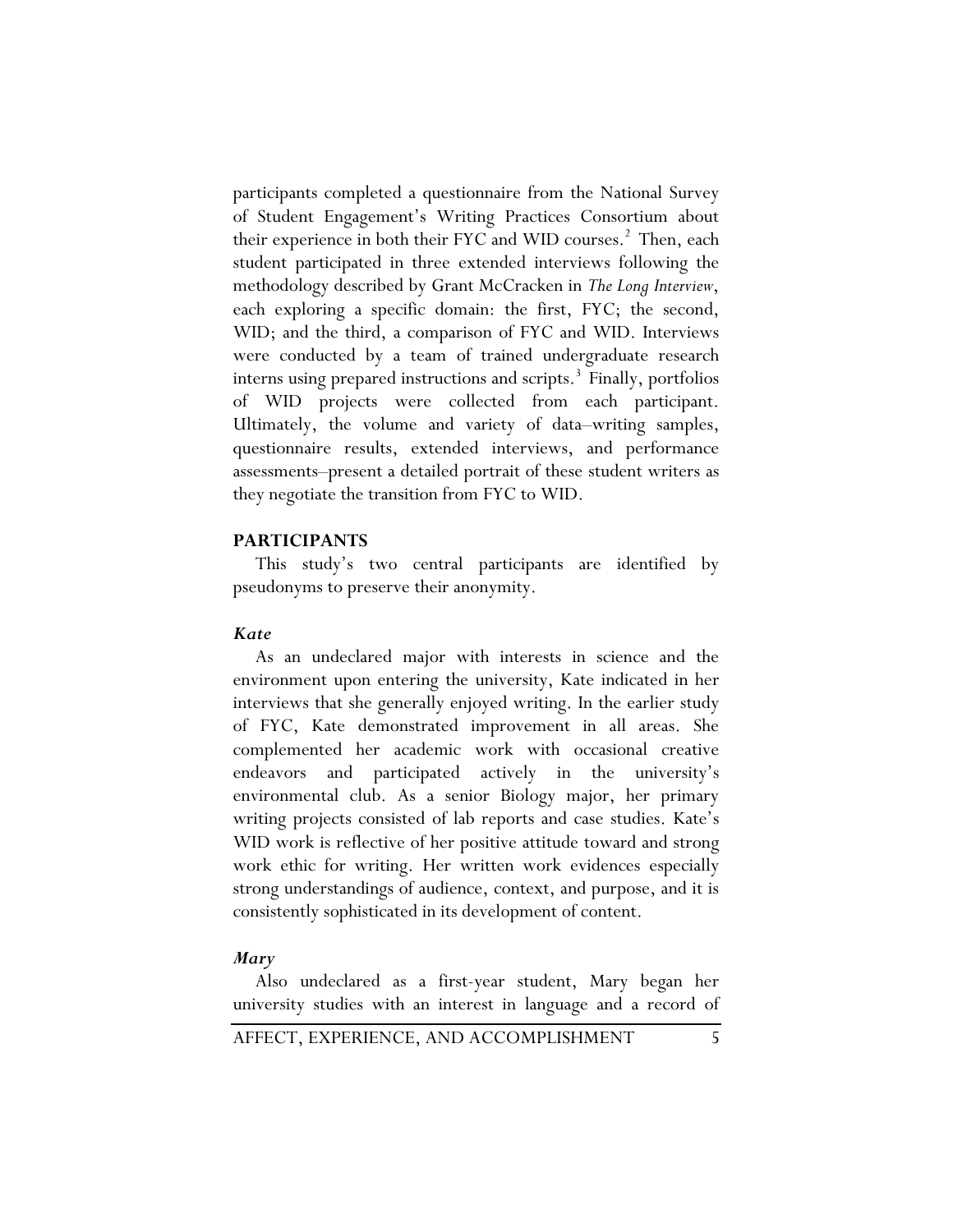achievement in athletics. Her FYC work also demonstrated strong improvement in multiple areas. By her senior year, completing a double teaching major in TESOL and Spanish Education, Mary produced a wide range of different genres–library research papers, empirical research papers, literature reviews, annotated bibliographies, lesson plans, and teaching philosophies. A successful student-athlete and a self-described perfectionist with aspirations for graduate study, Mary displays a rigorous work ethic, a deep and broad knowledge base, and a professed interest in writing and language.

# **Data: First-Year Composition and Writing in the Disciplines**

Kate and Mary each underwent very different experiences as undergraduates, from enrolling in different sections of FYC with different readings and instructors to declaring distinct majors with contrasting sets of expectations and requirements. Yet their experience exhibited many commonalities of personal affect, instructional experience, and individual accomplishment.

## **First-Year Composition**

#### *Kate: "I wanted to learn how to separate my writing styles."*

Her major undeclared as an undergraduate new to the university, Kate considered her work in high school to have provided more solid preparation than had that of her peers. She began FYC with an interest in the environmental sciences and a positive attitude toward writing. She specifically commented on the value of in-class invention work, from journaling to brainstorming to discussing ideas, as well as frequent opportunities to discuss her projects with her professor and peers. In particular, Kate referenced the value of peer-editing, individual conferences, and revision opportunities as allowing her to complete assignments with success. Her FYC section emphasized process, syntax, grammar, usage, and research as students wrote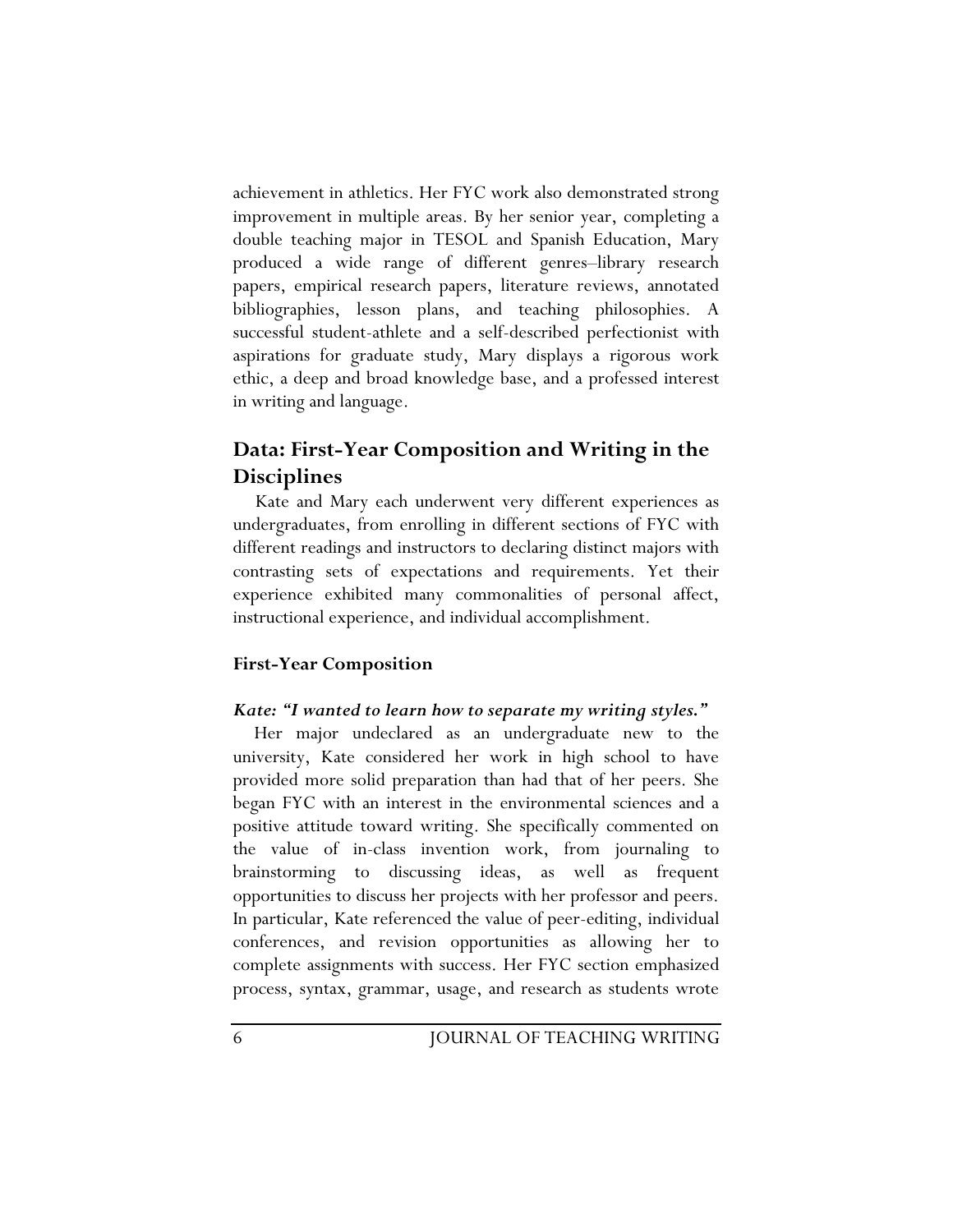in different genres, with the course assignments culminating in an extended research paper.

Kate wrote a variety of projects in FYC and enjoyed a considerable degree of latitude in selecting topics. She fondly recalls a memoir assignment: "I had to find a way to make a memory as truthful as possible and still be interesting and have it be a story." In subsequent interviews, Kate would profess a fondness for creative writing that continued throughout her college career. At the time, however, she dismissed its utility as something for students "who major in English." Still, being able to work in different genres, Kate feels, allowed her to "learn how to separate my writing styles."

More germane to her development as a writer, Kate feels, was her research writing in FYC. Her final project for the course was a research paper on the effects of globalization on food safety and nutrition, arguing for the benefits of greater local production and control. Kate's process for the paper included such traditional steps as developing an annotated bibliography and a set of explanatory footnotes prior to the submission. The final project is substantive, at eleven pages long, with well-developed arguments based on nine sources and incorporating a number of subtopics, from packaging and preservation to contamination and bioterrorism. Kate's sources are not particularly scientific, but she does demonstrate through her use of them an ability to employ the university databases to find credible secondary sources, and she puts data from them to good use, quoting purposefully and paraphrasing efficiently. Kate also demonstrates here some developing syntactic dexterity, mixing complex and subordinated constructions with shorter, simpler, more emphatic constructions, as she does here in her forecast and thesis sentence:

As the world's leaders are pushing towards complete globalization, we are creating great stress on the environment, putting the quality and safety of our food on the line, and pushing small farms out of business. Where there is now globalization, we need localization.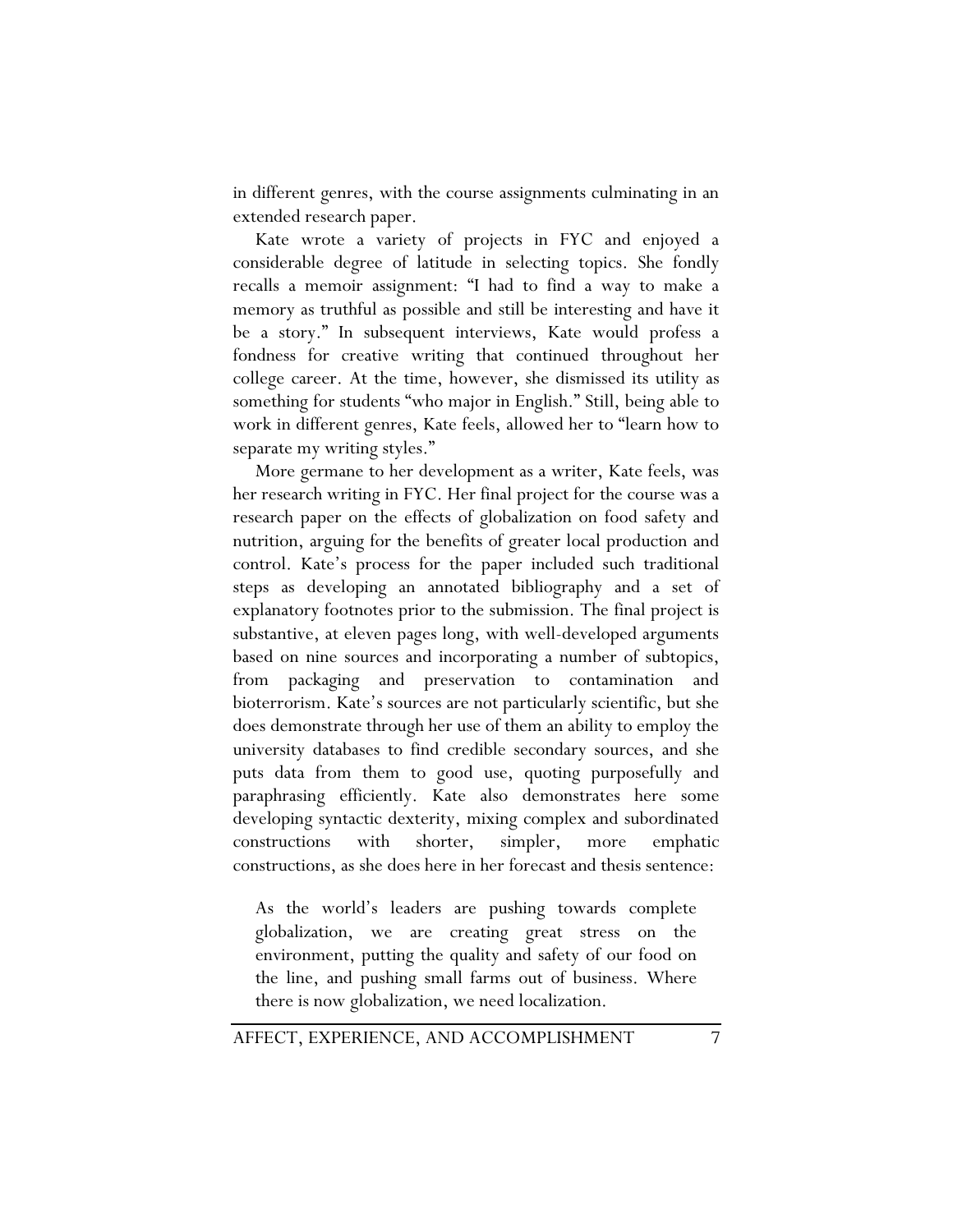Despite an occasional dependence on weak verbs and imprecise diction, Kate's prose is clear and correct, having been proofread and revised to good results.

Our prior, broader study of FYC allowed us to compare Kate's end-of-semester work with a similar assignment she had completed earlier in the term. Early on, Kate had composed a multi-source paper on teen driving, one that exhibited a number of problems not at all evident in her later work. Her "Teen Driving" paper lists a limited number of internet sources, but it does not quote, paraphrase, or cite parenthetically (or otherwise) any of them precisely. Despite being arranged loosely according to three broad topics (existing laws, parental influence, and restrictions on alcohol advertising), neither this macro-level organization nor the micro-level development leads to a clear thesis, and the development in particular suffers from overly long, meandering paragraphs, sometimes in support of claims as obtuse as this: "Two extremes are present among parents involving their influence on their children. Although there is a middle between the two extremes, the highest level of influence is present at the opposite end of the scale."

Kate's work parallels that of many students whose work we examined in FYC, both in the characteristics exhibited at the start of the term and in the considerable improvement charted by its conclusion. Her paper on "Teen Driving" shows at best a rudimentary understanding of organization and development and no real ability to use and cite source material, problems compounded by a lack of control at the paragraph and sentence levels. However, Kate's final paper for the course demonstrates significant accomplishment in all of these areas. By the end of the term, Kate is using not only better source material, culled primarily from library databases, she is using that material to good purpose, with appropriate quotation, paraphrase, and summary, all of it documented with an effective use of parenthetical citation. The overall argument is developed with concision, precision, and nuance, anticipating counterarguments and advocating for a clear position.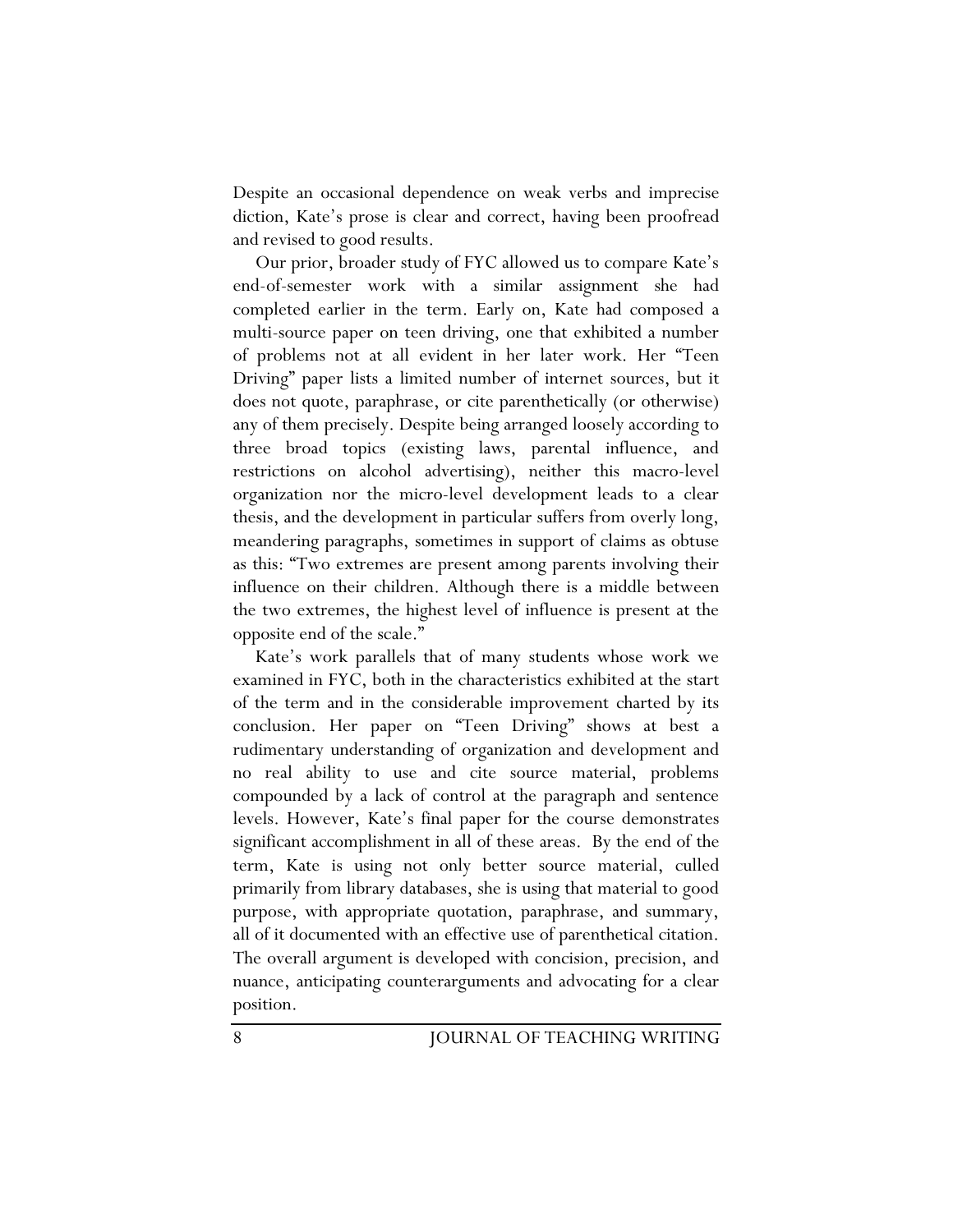Viewed in retrospect, Kate's efforts in FYC can only be seen as successful. She wrote with success in a variety of genres, developed a number of purposeful writing habits, enjoyed her interactions with her colleagues and instructor, and demonstrated significant improvement during the course of the semester. Her ability to develop topics relevant to her interests in the environment and her improvement as a researcher helped lead, we feel, to success that would continue beyond FYC and into her major.

## *Mary: "Focusing on language made me a lot more aware."*

Like Kate, Mary enjoyed a successful experience in FYC, having come to college with strong skills in language arts and high expectations for her own performance. Her professor assigned a variety of writing projects including a narrative essay, reading responses and analyses, and multiple research papers, these last increasing in scope and complexity throughout the term.

Mary's FYC section also emphasized numerous elements of the writing process, but her engagement in these stages and activities was somewhat idiosyncratic. While class discussions helped suggest potential topics for writing projects, Mary would rarely engage in formal invention activities such as brainstorming or freewriting, preferring instead to work through potential ideas and patterns in her head or with others verbally, indicating that if she couldn't "vocalize what I was thinking . . . before I had to sit down and write it," she knew she would have to research further before drafting. Her experience with peer review was not dissimilar: she participated in class exercises as required but gained little constructive criticism from doing so, and as a result developed her own method of self-critique, focusing especially on coherence, cohesion, and syntax. She also acknowledges that, having heard FYC professors value improvement, she intentionally wrote below her full level of ability for her first (minor) assignments in the course, although she did acknowledge trying to write her best through the majority of the term.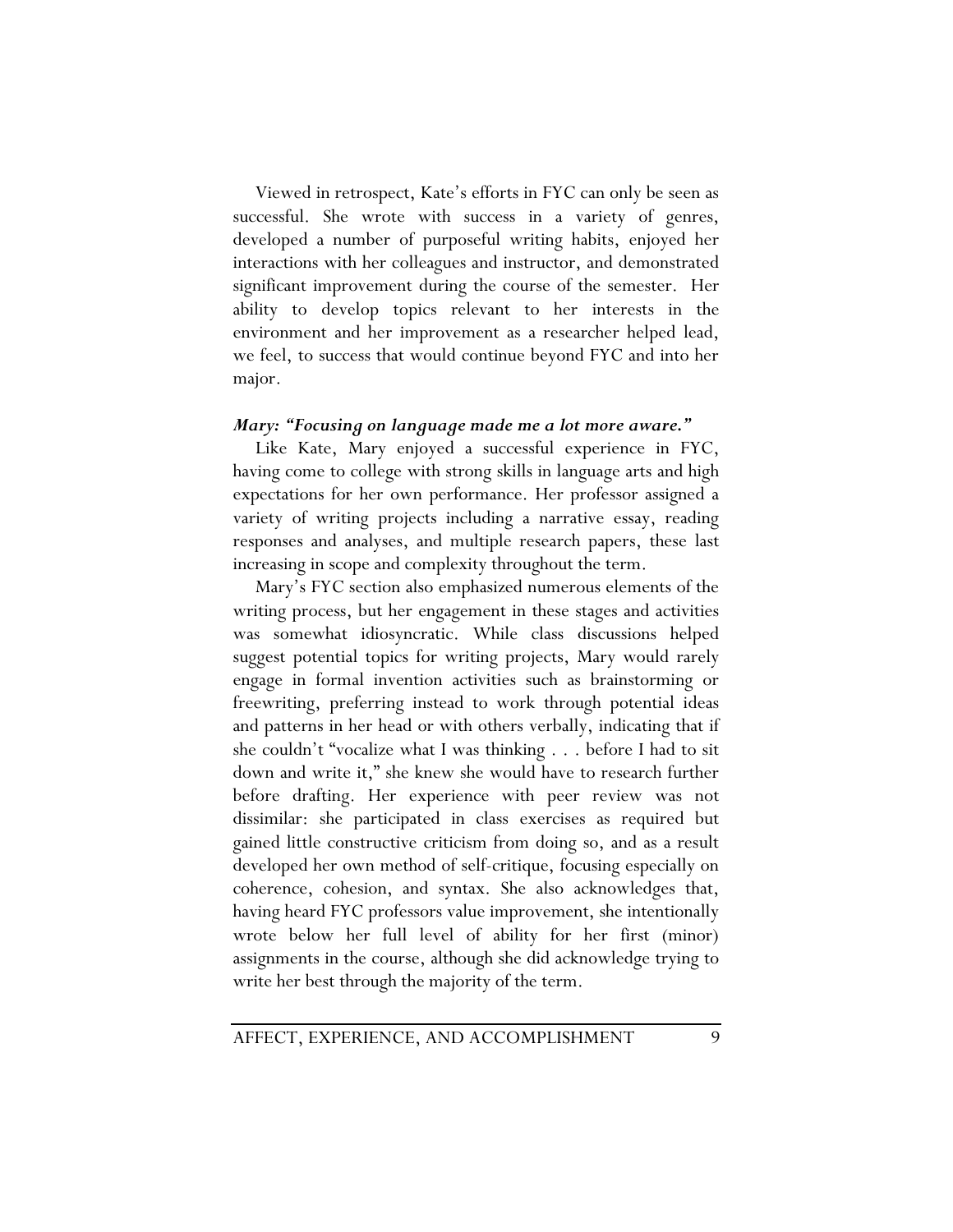Daily writing practice in FYC afforded Mary the opportunity to develop her ideas and skills. Mary's instructor focused on uses of language, and classroom lessons, conducted with good will and quirky humor, helped create a strong social atmosphere where everyone felt comfortable working with everyone else. Among the foremost lessons of the course, she recalls, was that her writing needed to answer the question "So what?" by its conclusion. In other words, readers needed to understand *why*  what they had read was important–a lesson that would resonate with Mary for the duration of her college career.

A source-based paper Mary wrote early in the semester, "Euphemisms and the Debate on Vegetarianism," cites its few general web sources–Tyson Foods, People for the Ethical Treatment of Animals, and the American Meat Institute– accurately to analyze each group's use of language in perpetuating its cause. Her paper is carefully organized, but one can see in it only a developing control of prose style. Though grammatically correct, sentences are rarely complex or modified, and when so, only with simple subordination. Many sentences, often in sequence, rely on weak verbs and ambiguous pronouns, and even Mary's thesis–"There are many euphemisms and differing terms surrounding the controversy of vegetarianism"–suffers from a pronounced lack of specificity. Many paragraphs conclude obliquely with sentences using an inexact subject pronoun (most typical is the "this is" construction), and the paper as a whole concludes only tamely that "In the debate of vegetarianism, these euphemisms are ever present. If one wishes to make a stance on the issue, it is necessary to examine these terms."

Mary's final paper from FYC, "In Support of Bilingual Education in the United States," presents a concise rebuttal of the conventional arguments against bilingual education. Written in response to course readings, Mary's paper uses just a handful of sources, but these are culled carefully from various databases: a CNN report on the Hispanic population boom; United States census data from the Social Science Data Analysis Network; documents from the Center for Applied Linguistics; and academic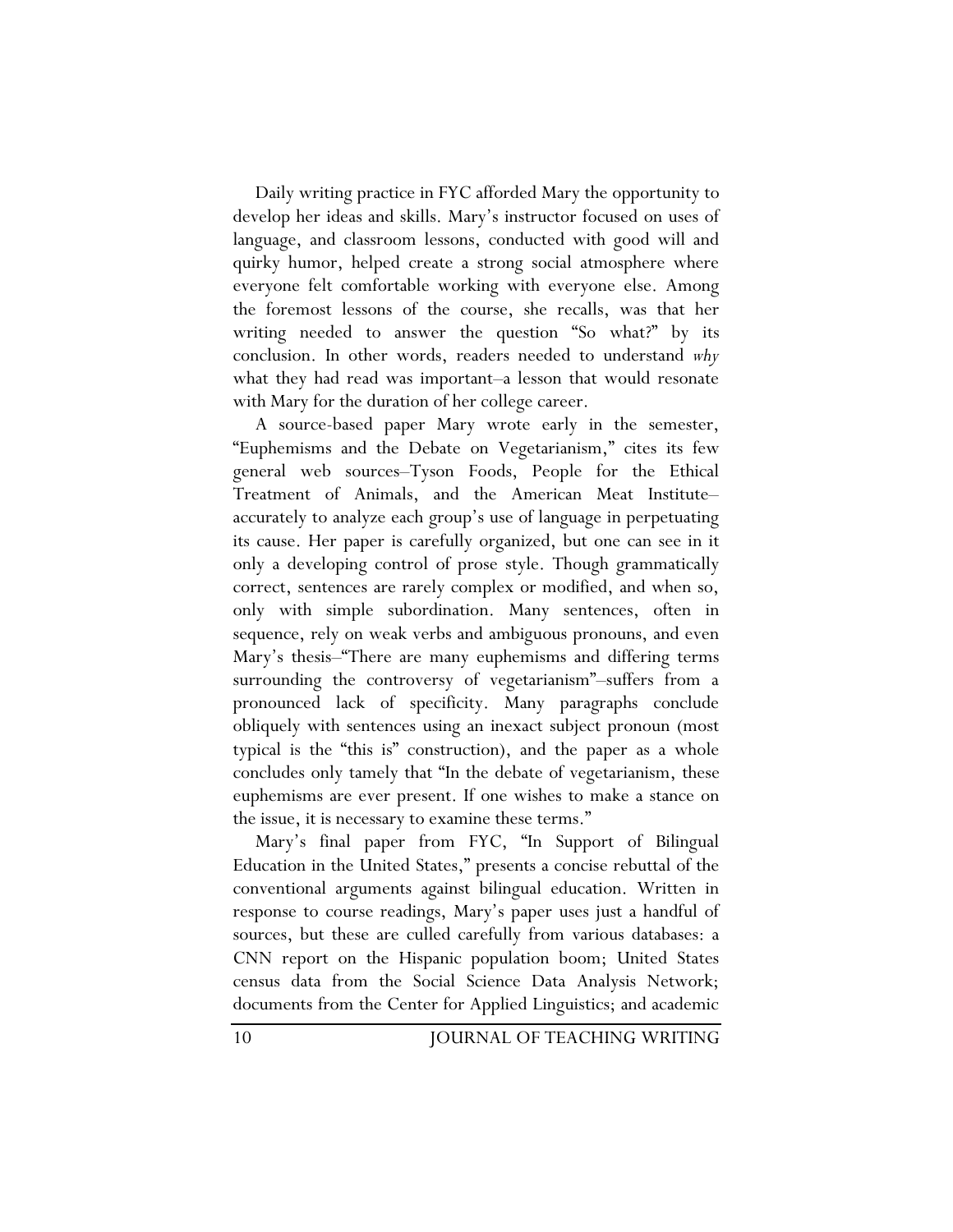research published in *Bilingual Research Journal*. These sources–all of them carefully introduced and correctly cited in MLA format– provide the supporting evidence for Mary's claims. Further, their cumulative authority helps Mary build an ethos of credibility as she develops the argument.

"In Support of Bilingual Education" evidences an occasional overreliance on weak verbs and ambiguous pronouns, but to significantly lesser extent than in Mary's earlier work. Her argument is organized carefully with an efficient dismissal of arguments against bilingualism followed by a précis of her arguments for it:

There are many reasons to support bilingual education in the U.S. It provides equal opportunities for non-native English speakers in the academic environment. It also conserves other languages and cultures while adding the knowledge of English to a student's repertoire. Furthermore, with some forms of bilingual education it is possible for English students to learn another language while non-native speakers learn English. Most importantly, bilingual education can be used to integrate all students so there is a sense of unity in the class which later translates to society.

Each of these claims, then, is in sequence articulated and supported in the paper's subsequent paragraphs, a strategy that Mary had learned well by semester's end. It would not be until later in her college years that Mary would hone her prose technique, but by the conclusion of her FYC course, she had improved her writing significantly. Her work demonstrates substantial investment in the topic, a well-reasoned and developed argument, and effective rhetorical techniques. The "So what?" question is answered, with emphasis. In addition, her paper demonstrates an advanced ability to locate and use information from multiple scholarly databases and sources. In her first year of college, Mary proved herself a savvy, adept, *intentional* learner,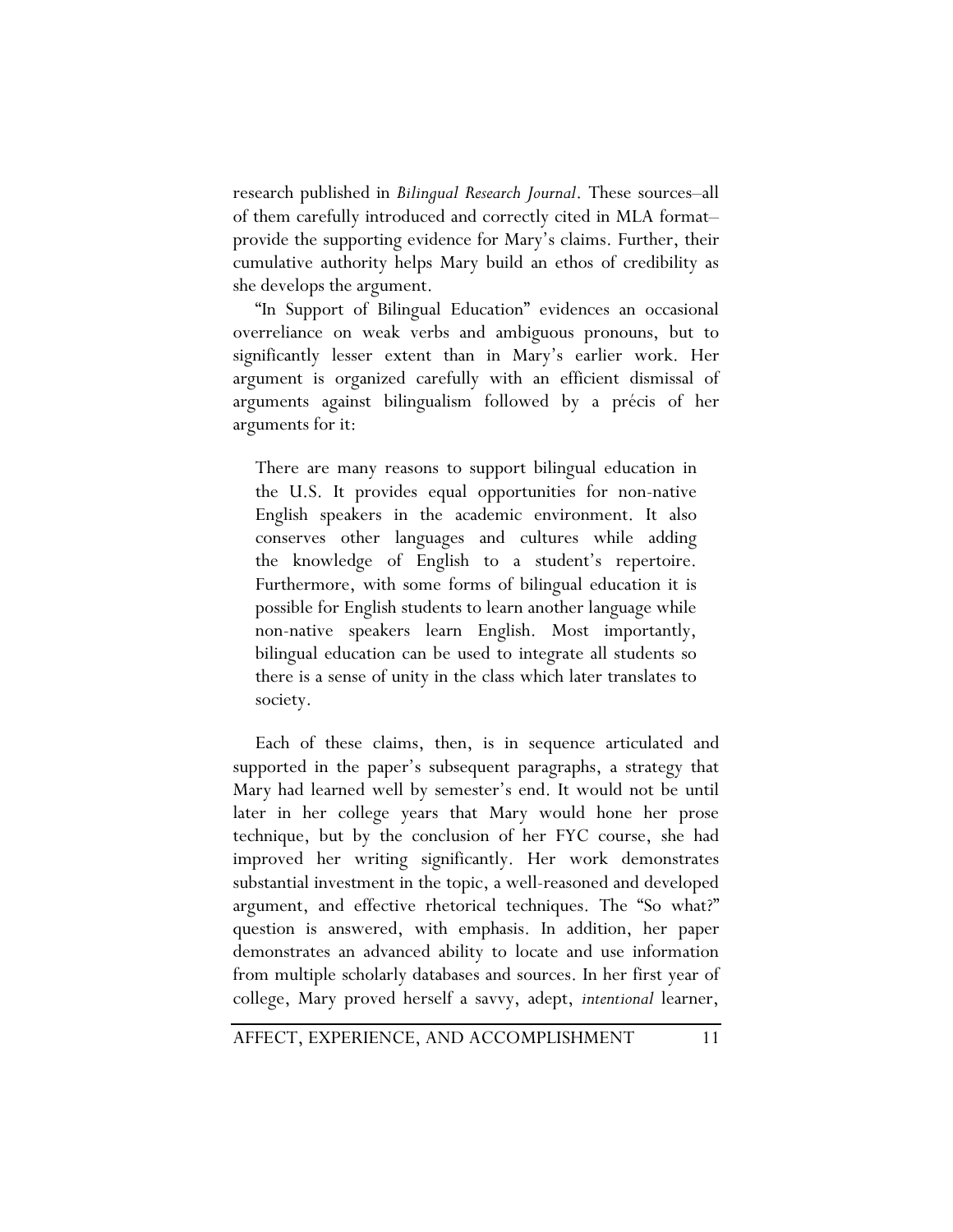one who could adapt the learning environment to her own needs as she balanced her athletics and academics. Clearly, her FYC course is one Mary enjoyed, from the pith and pitch of the instruction to the collegiality of the classroom environment.

Charles Bazerman argues for engagement and situatedness as central to good writing pedagogy: "The best way to learn the power of writing," he writes, "is to write and become engaged in a compelling discourse. Then you learn that the hard work of writing well is worth it" (257). For Mary, this engagement is made manifest in the class's broad focus on the topic of language. Within that reasonably broad focus, there existed ample opportunity to select topics in ways that proved to be profoundly important to Mary's eventual choice of a course of study and career. "It made me a lot more aware," she concludes, "of how language worked."

## **Writing in the Disciplines**

## *Kate: "With more knowledge and more experience, I've been able to make my writing better."*

A Biology major concentrating in ecology and allied health, Kate completed courses in conservation, physics, anatomy, organismal diversity, biochemistry, biometry, and immunology during her senior year. As a consequence, the majority of Kate's writing takes place in laboratory-oriented classes, with reports following a fairly standard pattern of abstract, introduction, literature review, materials and methods, results, and discussion. Devoted to her field of study and fully engaged in its contents and conventions, Kate sees writing a lab report as an opportunity "to gain a better understanding of what you did in the experiment," and acknowledges its heuristic value: "I always realize things I didn't realize when just doing the experiment." Almost every comment from Kate's interviews speaks positively to her understanding of writing as a means of learning and communicating that knowledge with others.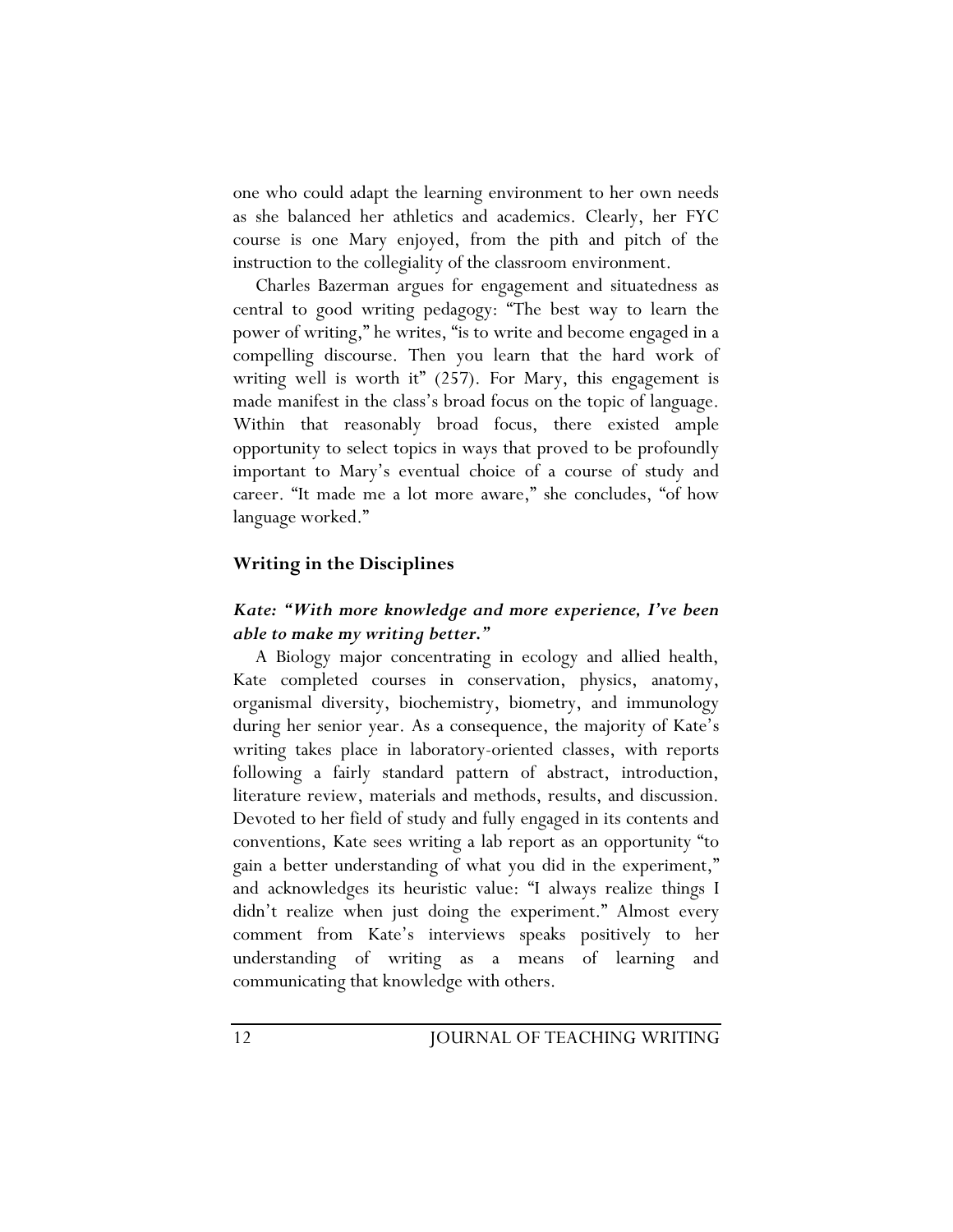Also germane to Kate's positive attitude towards writing in her discipline is her professed fondness for creative writing. Even while disavowing its utility, she enjoyed composing a memoir in FYC, and an "Intro to Creative Writing" class, completed as a general-education elective in sophomore year, further sparked her interest in literary pursuits. Both before and since completing that course, Kate continued to write creatively on her own. The conflict between literary and scientific prose may prove daunting to some students, but for Kate, the contrast has been illuminating: "I'm able to judge what the audience is going to know already and use that [to inform] my writing," she says. As Dias et al. observe, general writing competence may not transfer directly from one milieu to another, but selective skills such as syntactic and lexical sophistication are indeed "portable" from one task to the next (201). Her heavy load of science courses in her senior year precludes much creative output, but she understands well the distinctions she needs to observe when writing for one audience as opposed to another.

Writing in these senior-level science courses has also presented Kate with many opportunities to hone the research skills she had begun developing in FYC. Her work in FYC demonstrated a developing ability to locate and use authoritative sources to support claims; her report writing in her science courses now routinely employs the university's scientific databases to present medical and scientific research relevant to her current projects. Kate said she is now able to incorporate sources more appropriately in her writing: "I've been able to more subtly include research," she says.

Kate's reports cover such topics as brown trout population studies in local creeks and streams and the presence of microbial properties in various forms of garlic. By senior year, Kate has read and written so many of these lab reports that the structure of them has been fully inculcated. In a longitudinal case study of a science student, Christina Haas observed increasing rhetorical sophistication led to the student's eventual understanding of her reading and research as a part of an apprenticeship (66-69). Kate's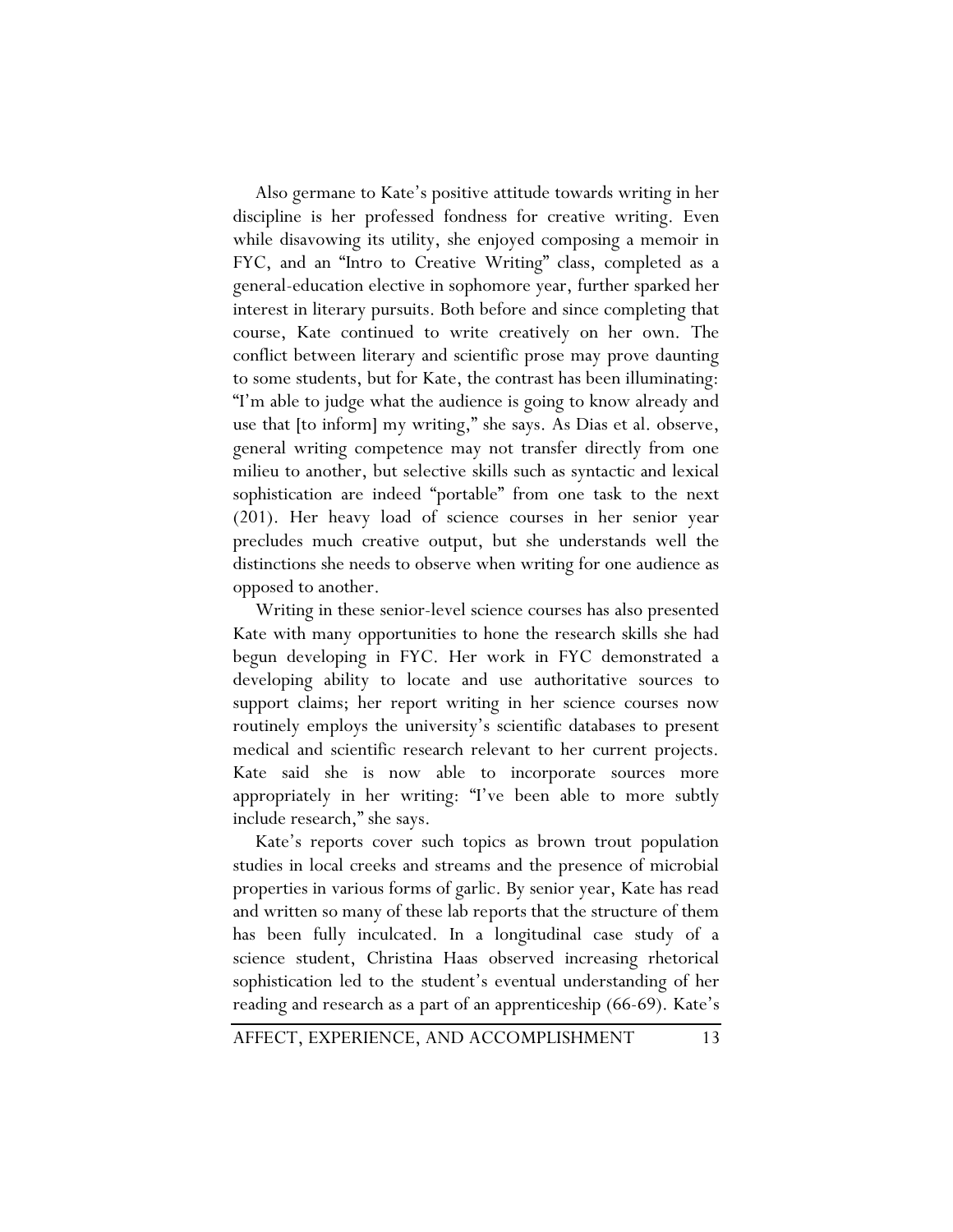growth is similar. Her own reports adroitly introduce each study, cite relevant literature, and describe the methodology and data with precision. In some instances, the lab report is additionally formatted to resemble a published journal article, with a byline and biography, columnar format, numbered tables and figures, and a keyword-searchable abstract. Requirements such as these help students see themselves in appropriate roles as apprentice writers-in-the-disciplines and familiarize them with the characteristics of the work they are expected, in these roles, to produce. Furthermore, an increased emphasis on presentation of student research at the university has helped create opportunities for Kate and many others to present their work in a public forum.

These laboratory-research reports are hardly the only types of writing Kate produces in her senior year, but they are by far the most common and, as she has come to understand them, the most important. Thaiss and Zawacki, among others, cite the importance of faculty contextualizing their assignments, practices, and feedback, and Kate's instructors routinely provide detailed instructions for projects and emphasize the goals of reading and writing scientific literature. While Kate reports only infrequently discussing writing matters one-to-one with her professors, she has improved her work in at least a few distinct ways since FYC: through an emphasis on concision, the employment of what she calls the "objective style," an embrace of her instructors' "writeto-learn" philosophy, and careful revision and editing.

Early in FYC, Kate's work evidenced a demonstrable lack of concision, her sentences often meandering in search of a conclusion and individual paragraphs reaching (and sometimes crossing) a full page in length. Yet her final paper in FYC showed that she had made considerable progress in this area. By senior year, Kate's research reports in particular are models of concision. Assignment instructions often delimit stringent space requirements, emphasizing presenting what need be said "in as few words as possible." All that matters, Kate says, is "what you found, why it's important, and how you did it," not the "flowery details." Kate's reports evidence this economy on both a macro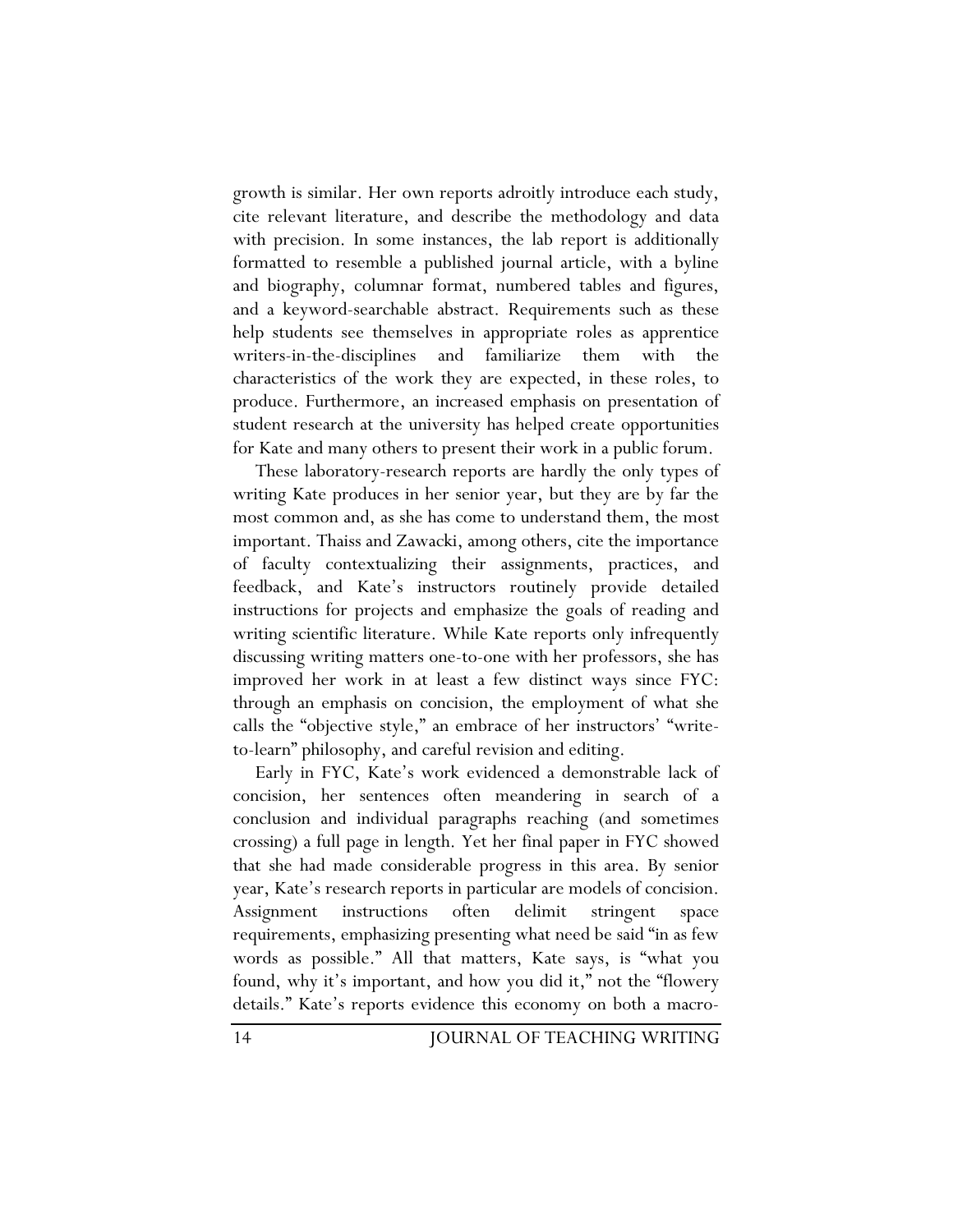level–where nothing is included that is not absolutely necessary to the description of the experiment–and on the micro-level, where each sentence is cut to eliminate any wordiness.

By senior year, the quantity and type of the writing she has done has also helped reinforce her understanding of what she calls the "objective style" of scientific reporting. Included among the tenets of this style are not only standard patterns of the broad section-level divisions, but within them, the relatively short, discrete, purposeful paragraphs; the unambiguous, precise use of diction; fairly strict commonplaces and conventions for the presentation of data, figures, and tables; and the general effacement of the writer. While Kate has learned all of these techniques of scientific writing well, this last–the avoidance of first-person and the emphasis on the subject–is one worth further comment. Kate's prose style in FYC might be seen as relatively flat, lacking affect, and overly dependent on passive constructions. Yet her later writing in the disciplines depends on passive constructions common to scientific writing. With vigilant sentence-level revision, Kate makes certain that her reports employ the style her intended readers expect.

It is interesting to witness too Kate's understanding of the *purpose* of these reports. Kate does not particularly expect each experiment to yield significant results, nor does the lack thereof impact negatively her care with her report-writing. In a circumstance where the results of a specific experiment prove to be insignificant, such as in her paper "The Effect of Garlic Variations on Growth of Staphylococcus Aureus" (antimicrobial properties were found in increments in all three variants of garlic– cloves, powder, and flakes–but not to any measurable degree of statistical significance), Kate's discussion section speculates intelligently on the possible flaws of the original hypothesis, the limitations of the research design, and the necessity of future studies. She has learned from her instructors that flaws in an experiment's design or execution do not warrant flaws in writing or presentation; conversely, accounting for what does not work in an experiment may instead require extra care to offer readers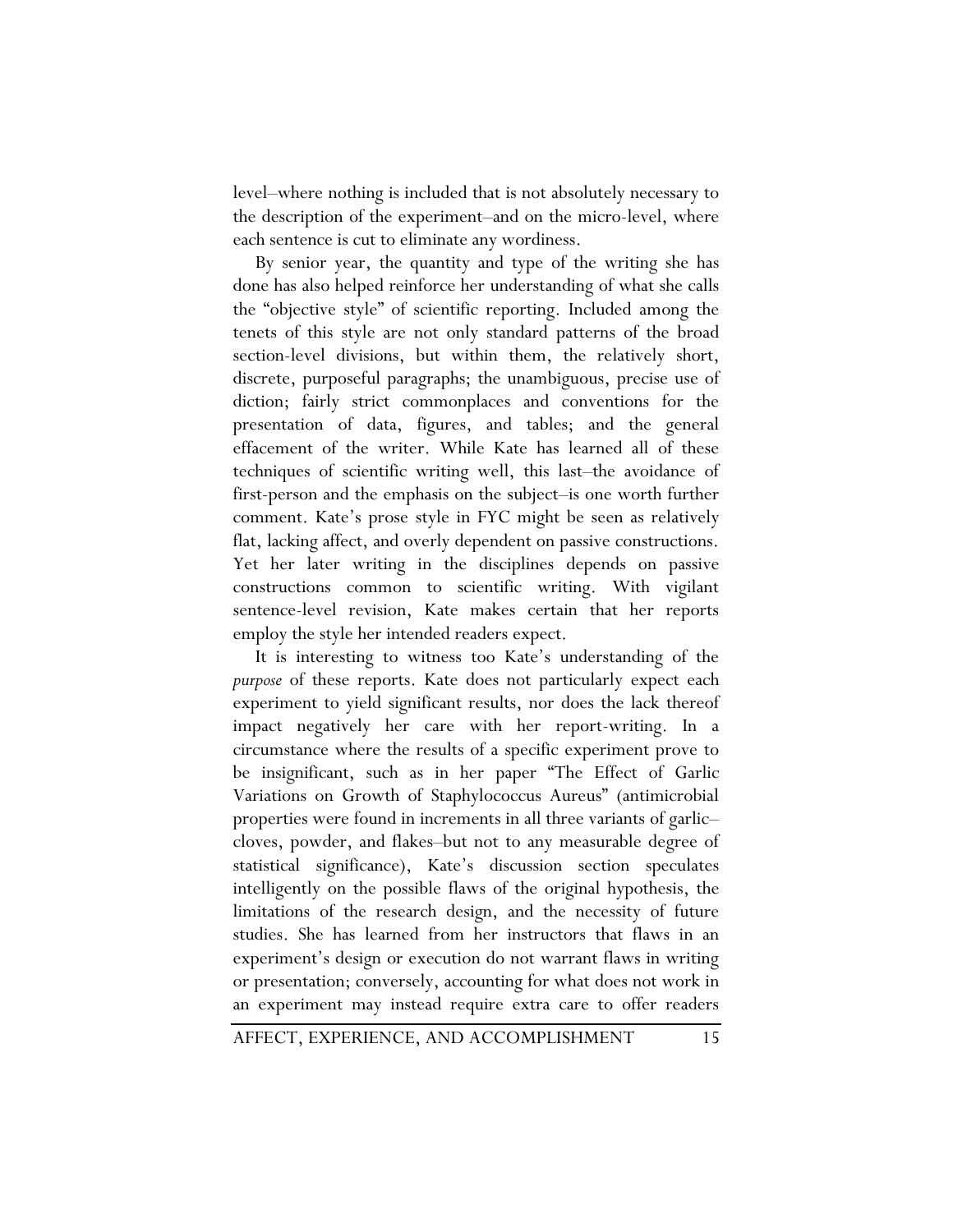strong value in the report's discussion. Further, she notes, "writing out your thoughts is important because it makes you think differently about things"–an indication that Kate sees value in the process of writing-to-learn. In a number of important ways, then, Kate has taken on the discursive practices as well as the habits of mind that are requisites to professional scientific research.

Through all of her work in the major, Kate has become especially diligent at revision and vigilant about proofreading. She writes in other formats, for other audiences, to an extent–a letter to the family of a patient suffering hypertension for her immunology class, for instance–and in these and in all assignments she evidences care with the presentation of her work. From FYC, she learned to be particularly attentive to matters of coherence and concision, and she revises all of her work through multiple drafts and edits to economize as much as possible. This is work that Kate embraces–the revision, proofreading, and editing: "I notice when I read things out loud, I often change the wording or the order of a sentence." Some students see these tasks as unwelcome chores; others avoid them. But Kate continues to follow processes begun in FYC, reading every paper aloud, checking for grammar, spelling, and word choice before submission. Her meticulousness is just one indication of how she takes the writing projects in her field seriously and professionally.

For Kate, writing in the discipline has come to mean, first and foremost, a mastery of the scientific reporting style. Relatively constant practice in report writing has deeply ingrained in her both familiarity with, and respect for, its commonplaces and conventions. What others might see as a slavish obeisance to prescriptive rigidity, Kate sees as purposeful and communicative attention to readers' expectations. In addition, her creative tendencies, fostered largely outside her major field, present no obstacle to her learning, but instead help deepen her understanding of the conventions of her chosen field. "I feel confident in my abilities," Kate says. "With more knowledge and more experience, I've been able to make my writing better."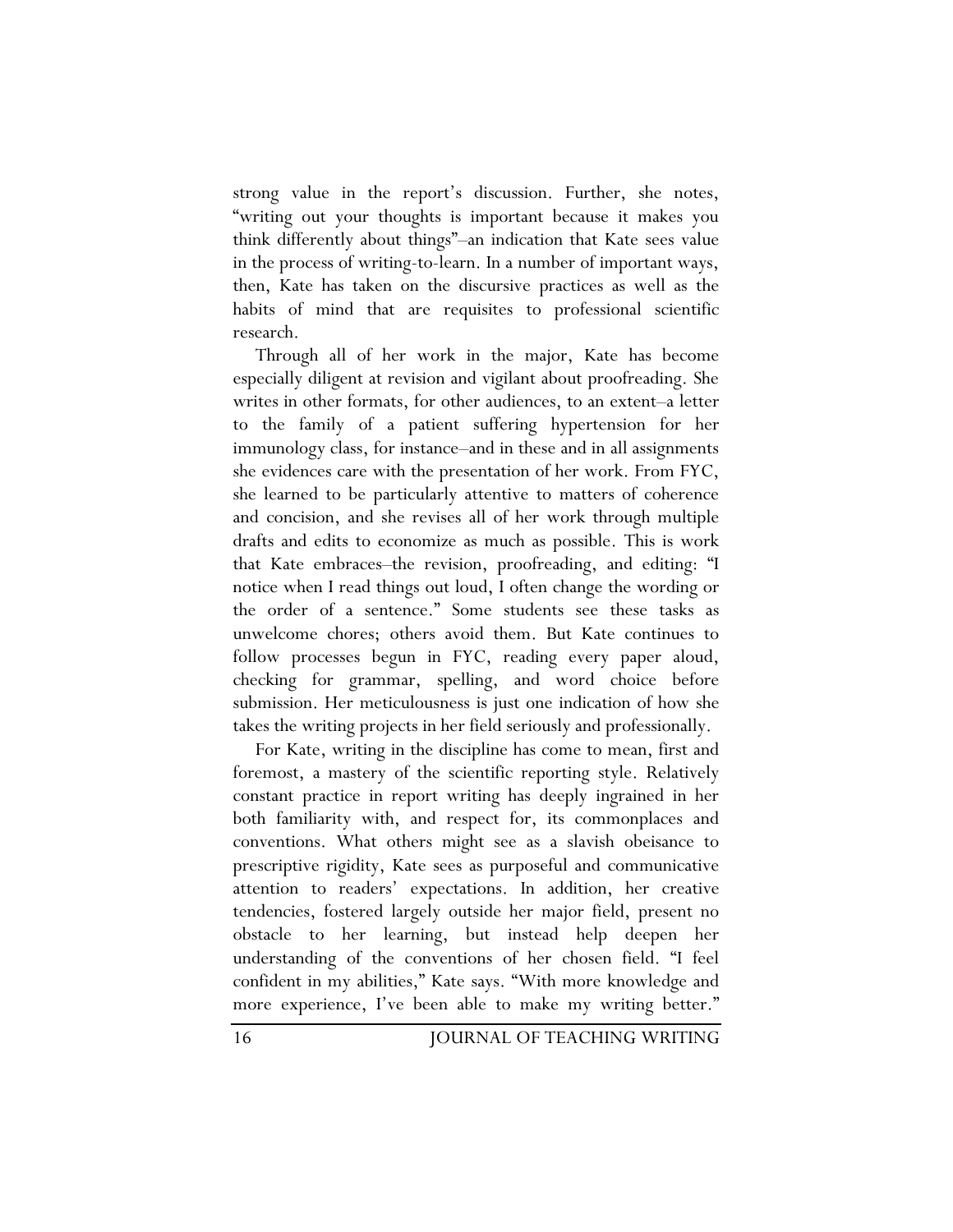From FYC to her advanced science courses, Kate has developed significantly as a writer, exhibiting an unfailingly positive attitude towards her writing, enjoying her creative pursuits, and managing her readers' expectations adroitly.

## *Mary: "I don't want to be like every other writer who doesn't take chances."*

By her junior year, Mary had earned herself All-American honors in her sport and settled into a double major in TESOL and Spanish Education. Having dabbled briefly with a more traditional (non-teaching) major in English, Mary completed the gateway course requirements there but then opted for a more "pragmatic" choice of a teaching major. But career pragmatism was not the only driving force behind her decision; her keen interest in applied linguistics, sparked in part by discussion and writing in FYC, helped motivate her work in TESOL as well as in her study of Spanish.

Anne Herrington and Marcia Curtis argue that writing development in the college years is not merely a cognitive matter but also an ethical and emotional one in which growth occurs at the intersection of the personal and the academic (357-58). For Mary, these intersections were many. In addition to the multiple and sometimes conflicting demands of intercollegiate athletics and a double major, she completed an internship on the university's Common Book project, where she selected, promoted, and presented a screening for a related film series and blogged about her reading. (One blog entry discusses her new commitment to vegetarianism, a topic she had explored in FYC and that was reinforced by her reading of the year's common book selection, a novel about the meat industry.) Study abroad in the summer between her junior and senior years helped her identify with the challenges faced by non-native speakers. This led her, in turn, to volunteer as a cultural exchange partner for the international student program and as a tutor for a native Korean-speaking local high-school student. These experiences fostered an even greater thirst for academic linguistic knowledge, so, to supplement her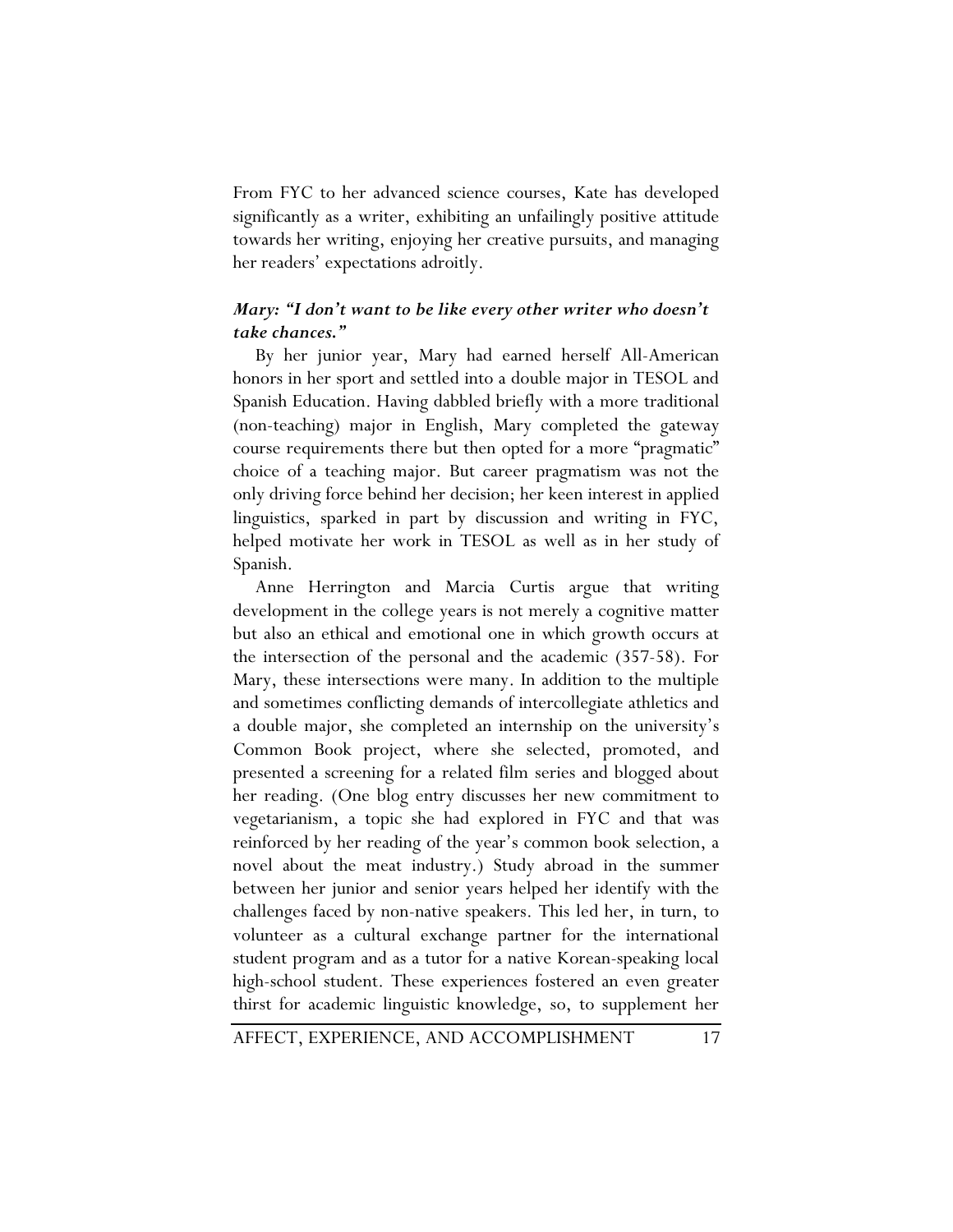coursework in TESOL and Spanish, she completed a set of introductory and intermediate courses in Chinese. As an athlete, tutor, scholar, traveler, vegetarian, language-learner, and apprentice teacher, Mary pursued multiple connections between what she studied and what she lived.

Her writing in the two majors nonetheless presented various challenges, however, as Mary strove to learn disciplinary assumptions and conventions that frequently contrasted with one another. For Mary, having written in a wide diversity of genres through her sophomore and junior years proved helpful to her developing considerable stylistic nuance and generic flexibility. Where some writers are vexed by transition from one genre, audience, or purpose to the next, Mary had worked on a considerable variety of projects large and small by senior year: not only the kinds of argument-based research papers she had practiced in FYC, but also literary analyses and explications (in English and Spanish), blog entries, and position papers, among others. By her senior year, most of the writing done in her advanced coursework was limited to teaching philosophy statements written for multiple education courses; lesson plans prepared for her methods courses; and research projects in applied linguistics for her TESOL courses, including annotated bibliographies, literature reviews, and case studies.

Of these three general categories of projects completed during senior year, Mary finds the least satisfaction in (and, perhaps, the greatest frustration with) teaching philosophy statements. Mary bristles at having to adopt the necessary "heartfelt" and "passionate" tone her professors require. "I've just learned pretty much to mimic the language of the texts I've read," she says. "Even if that's not exactly what I think or the exact way I would present information, I do it anyways just to get a good grade." Since Mary sees these essay requirements as a measure of students' motivation and commitment, values of her own that are already deeply-ingrained (as evidenced by her academic workload, intercollegiate athletics, and other extracurricular endeavors), these philosophy statements to her were little more than an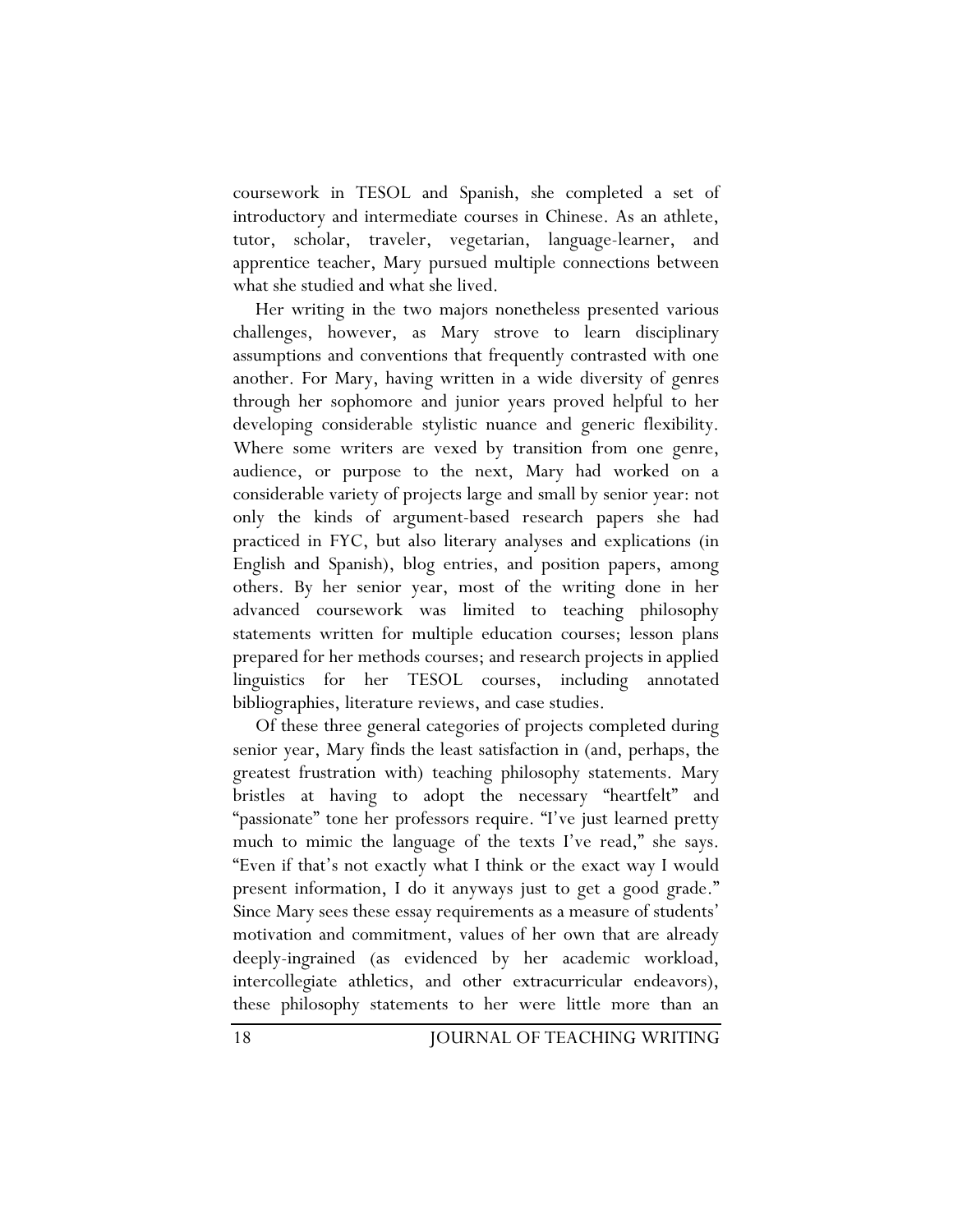exercise in giving her professors what they need. It is worth noting, though, that the essays she composed in response to these assignments adopt the requisite tone and articulate her philosophies in ways that any reader would find wholly convincing. Like the more successful students in Lee Ann Carroll's *Rehearsing New Roles: How College Students Develop as Writers*, Mary works to understand and respond to each new environment, to take on the new challenge, and provide what is asked for.

More pragmatic and purposeful to her needs are the lesson plans Mary develops in methods classes. While these do not require skills in articulating a thesis or developing an argument, Mary finds them to help her "address specific standards and goals efficiently" and to provide useful practice in working with "instructional methods and assessment." Carefully organized and methodically presented, Mary's plans inventively integrate literary reading and media texts with state standards, precise outcomes, and student-centered pedagogies. A lesson plan on the *Arabian Nights*, for instance, designed for intermediate ESL students, focuses on reading comprehension with a number of activelearning strategies, doing so with careful display of all of the requisite components required by licensing agencies. It is perhaps not surprising that Mary sees the immediate value in such exercises in the semester preceding her student teaching: she knows that faced with what may be a crowded classroom of second-language learners, under the watchful eye of her supervising teacher, she will need to be able to plan effective classroom activities with clear purpose, intentional design, and precisely-articulated outcomes. A "statement of teaching philosophy," though not unimportant, surely will matter less in her Monday morning ESL class.

In her TESOL courses, Mary frequently compiles annotated bibliographies, composes literature reviews, designs observational projects, and writes up case studies based on her research. For these, Mary employs APA documentation format (she had learned only MLA in FYC, but exhibited no difficulty with the transition).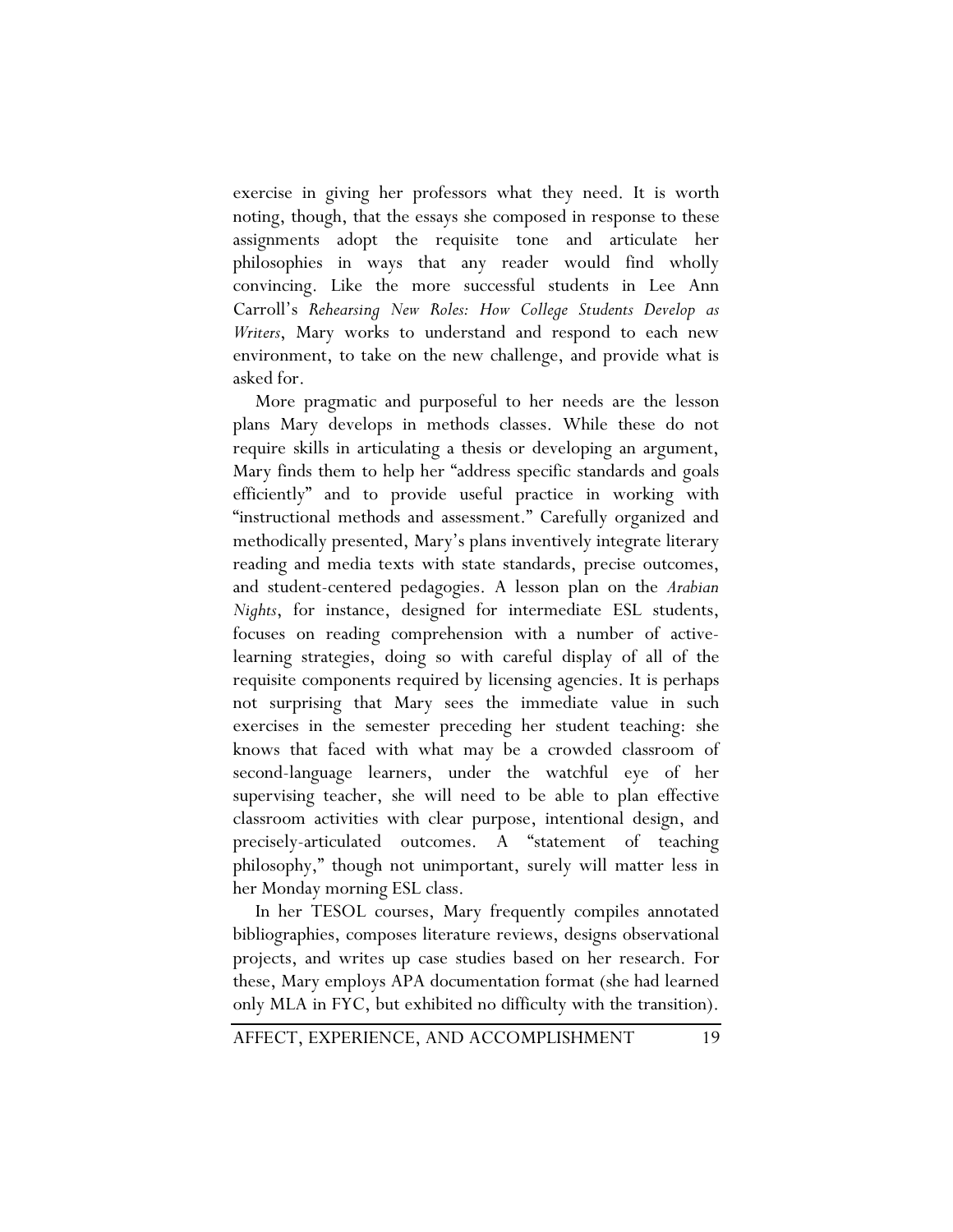Her research work shows her to have developed significant competence and confidence in working within disciplinary convention. The sources employed are located in a small but functional set of university-provided databases: WilsonWeb, J-STOR, IdeaLibrary, Expanded Academic ASAP, and ScienceDirect, and they include both scholarly books from university presses as well as articles from periodicals like *Cognitive Psychology, Hispania, British Journal of Psychology, Social Cognition,*  and *Brain and Language*. Mary's ability to navigate and employ these databases is perhaps the most noticeable feature of her senior-year writing, though it must be said that her advanced course of study presents with it a set of its own concepts and terms: *the Sapir-Whorf hypothesis, cross-cultural understandings, L1 interference, contralateral perception,* and *ethno-lingual relativity*. That in just a few years Mary can develop from a novice examination of euphemisms employed in the meat industry to an advanced study of memory storage and narrative recall in second-language composition is hardly unprecedented, but it is nonetheless worth remarking upon.

In their foreword to *Coming of Age: The Advanced Writing Curriculum*, Linda Shamoon et al. insist that advanced writing curricula should prepare students for "highly rhetorical participation in public life" ( xv), a prospect for which Mary seems well situated. In her advanced coursework, Mary has developed the abilities to work fluently in varying genres (annotations, plans, cases, philosophy statements) and employ multiple modes of development (narration, exposition, comparison/contrast, definition argument). Perhaps in part because of the diversity of her own linguistic experience, in the classroom, as a tutor, and as a second-language learner abroad, she does not register differences between genres or modes as *obstacles*, but simply as *variables*. In a pragmatic sense, she does "what is necessary" for success in the given situation.

Mary describes nearly all of her interactions with her professors and classmates as successful ones, with professors providing explicit instructions and generally helpful feedback. Even when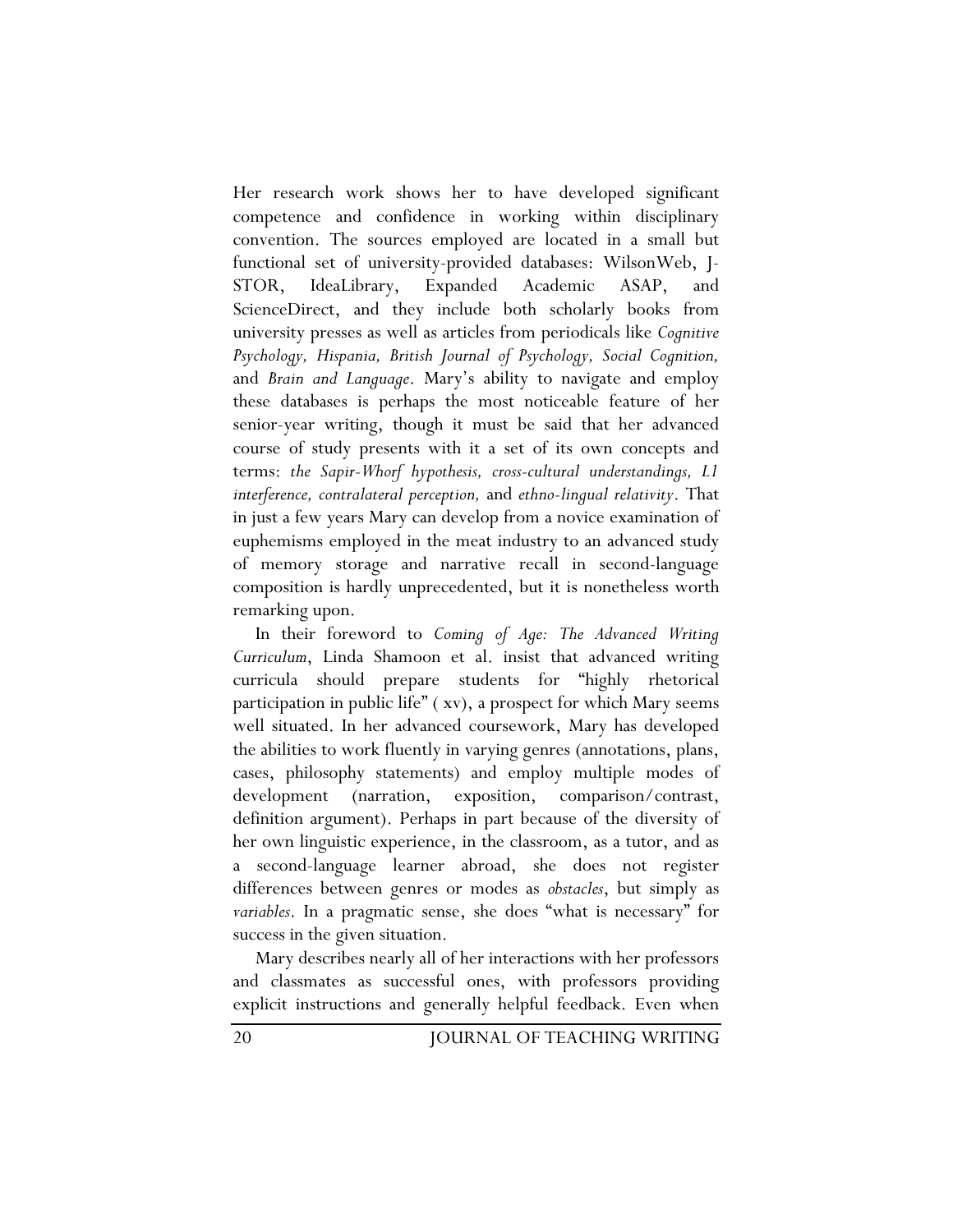she experiences a less-than-optimal instructional experience, such as when in an Education course her professor gives every student the exact same feedback ("add more substance") or in a TESOL course her professor's instructions are unclear, her period of being "infuriated," as she says, does not negatively impact the ultimate quality of her work. On the surface, one might assume that the conventions of her two major fields, language and education, would have much in common, yet to her and to us, the differences between them are more stark–and Mary's ability to navigate them, more apparent.

Evident everywhere in Mary's senior-year work are strongly developed streaks of perfectionism and individualism. Acknowledging one of her weaknesses to be grammatical error, she assumes that she may still "make mistakes" in her writing and proofreads every piece of her own work carefully so as to address them. Three years earlier, Mary's FYC professor told her that awareness of conventions is critical to successful writing, a dictum that still motivates her to judge her own and others' work scrupulously. Perhaps her most noticeable trait as a writer, however, is her individualism, manifest in her drive to improve her work. Developing her skills–playing with alternative and unusual organizations, experimenting with different syntactic structures, and diligently incorporating disciplinary vocabulary into her growing lexicon–is crucial to her sense of self as a writer. "I don't want to be like every other writer who doesn't take chances," she says. "I want to write something new."

With a double major, a teaching licensure, intercollegiate athletics, and significant community service, Mary must navigate the varying discourse communities of each of her academic disciplines. In addition, despite her very high level of accomplishment, not every one of her academic endeavors succeeds as intended: in her interviews, Mary pointed out her occasional disappointment with vague feedback and unclear instructions. Yet from FYC to her advanced work in multiple majors, she has developed as a writer in many remarkable ways,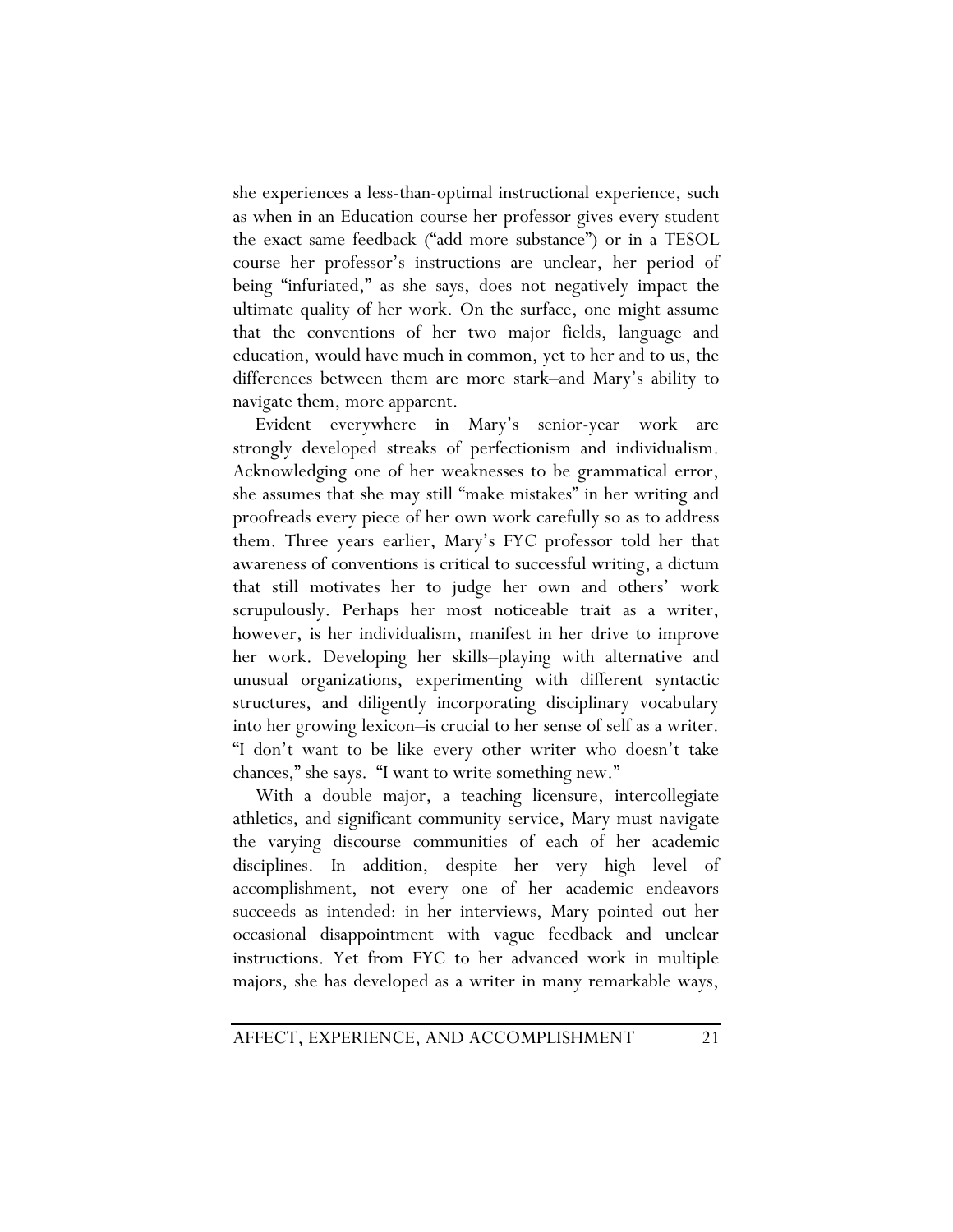from her capability as a researcher and her fluency in multiple genres to her command of advanced linguistic concepts.

## **Discussion and Conclusion: Affect, Experience, and Accomplishment**

Despite taking on very different majors and tasks as seniorlevel writers, Mary and Kate both exhibit some very clear similarities in personal affect, instructional experience, and individual accomplishment, ones we observe to have facilitated their considerable development as writers in the college years.

Both Kate and Mary consistently display a set of positive affective behaviors. Neither sees herself as already a "fully developed" writer in any way; in fact, while both are indeed excellent writers, clearly more fluent and accomplished than others in our data set, both Mary and Kate are well aware of their own weaknesses as writers and have worked very hard to address them. Despite her fondness for creative writing and propensity to use poetic language, Kate is vigilant about concision and precision in her laboratory reports. Mary is similar in regards to her specificity and correctness, and she further seeks alternative, better ways of organizing and presenting information. Especially in their interviews, both exhibit positive, sometimes even effusive, attitudes about their writing. Each expresses confidence in her abilities, to be certain, but both also enjoy the process of writing, seeing it as a means of learning, of communication, of expression. Additionally, neither appears particularly daunted by challenges. Kate has had to learn when to restrain her more creative impulses and when to accept the results of unsuccessful experiments. Mary has had to accept, in some instances, vague directions and unsuccessful peer collaborations. Both have had to navigate sets of very distinct generic conventions in their respective disciplines. Mary and Kate view challenges as ways of deepening their learning and increasing their skill sets. In other words, both function as independent, motivated, intentional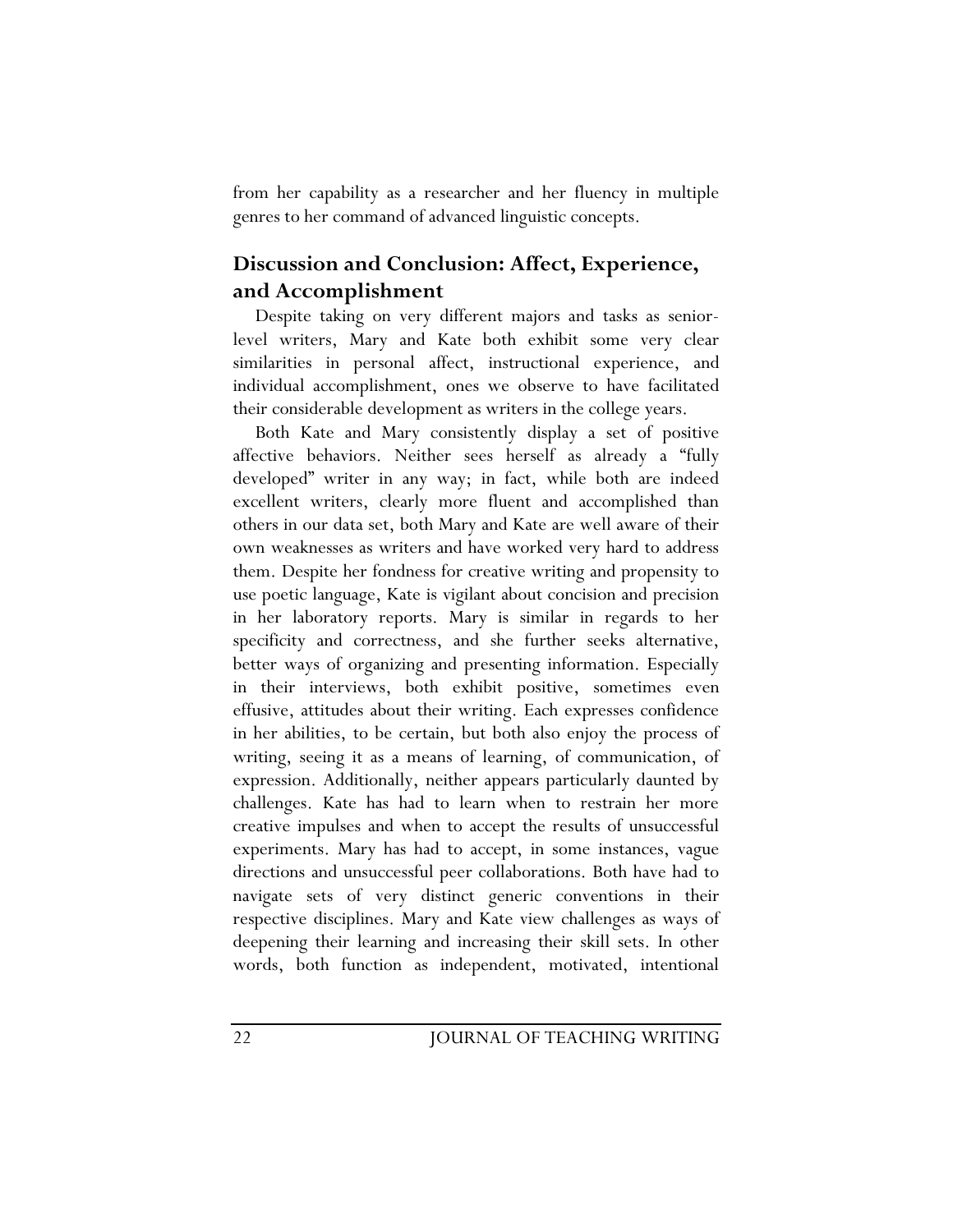learners who are very committed to developing their disciplinary expertise and writing ability alike.

Kate and Mary have also shared a commonality of instructional experience that, beginning in FYC, helped instill in each a set of successful writing practices that they have adapted to their own needs as writers in the disciplines. Both took full advantage of opportunities in FYC to pursue topics related to their own interests–vegetarianism, bilingualism, environmentalism, globalization. From FYC on, both developed their abilities as researchers, encountered high expectations, and engaged in what we might call "elongated" processes for writing projects. Kate and Mary both budget sufficient time to conduct their research, to explore databases, to review data and sources, and to work through multiple drafts and revisions. Kate's revision work is more limited to sentence-level concision and precision than is Mary's, whose revisions often include experimentation with different patterns; however, both engage in multiple revisions for almost everything they submit. Additionally, Kate and Mary report having received, more often than not, clear instructions from their professors, samples of student work, and useful feedback, a set of instructional practices that have helped familiarize them with expectations. While both Kate and Mary write in different genres and for different audiences and purposes, neither found doing so particularly confounding, and both too have benefited from the simple repetition of the most common kinds of assignments in their majors.

Finally, perhaps the most salient characteristic both Kate and Mary share is the one that led us to focus this analysis on the two of them in particular: both demonstrate observable, considerable development as writers, beginning in FYC and continuing through their WID courses. The improvement Kate and Mary demonstrate in FYC occurred on multiple levels. Comparing their early work with their final papers indicates, for each, significant improvement in their abilities to articulate thesis statements, develop arguments with evidence, employ authoritative sources, and use language that is concise and varied, precise and unambiguous, clear and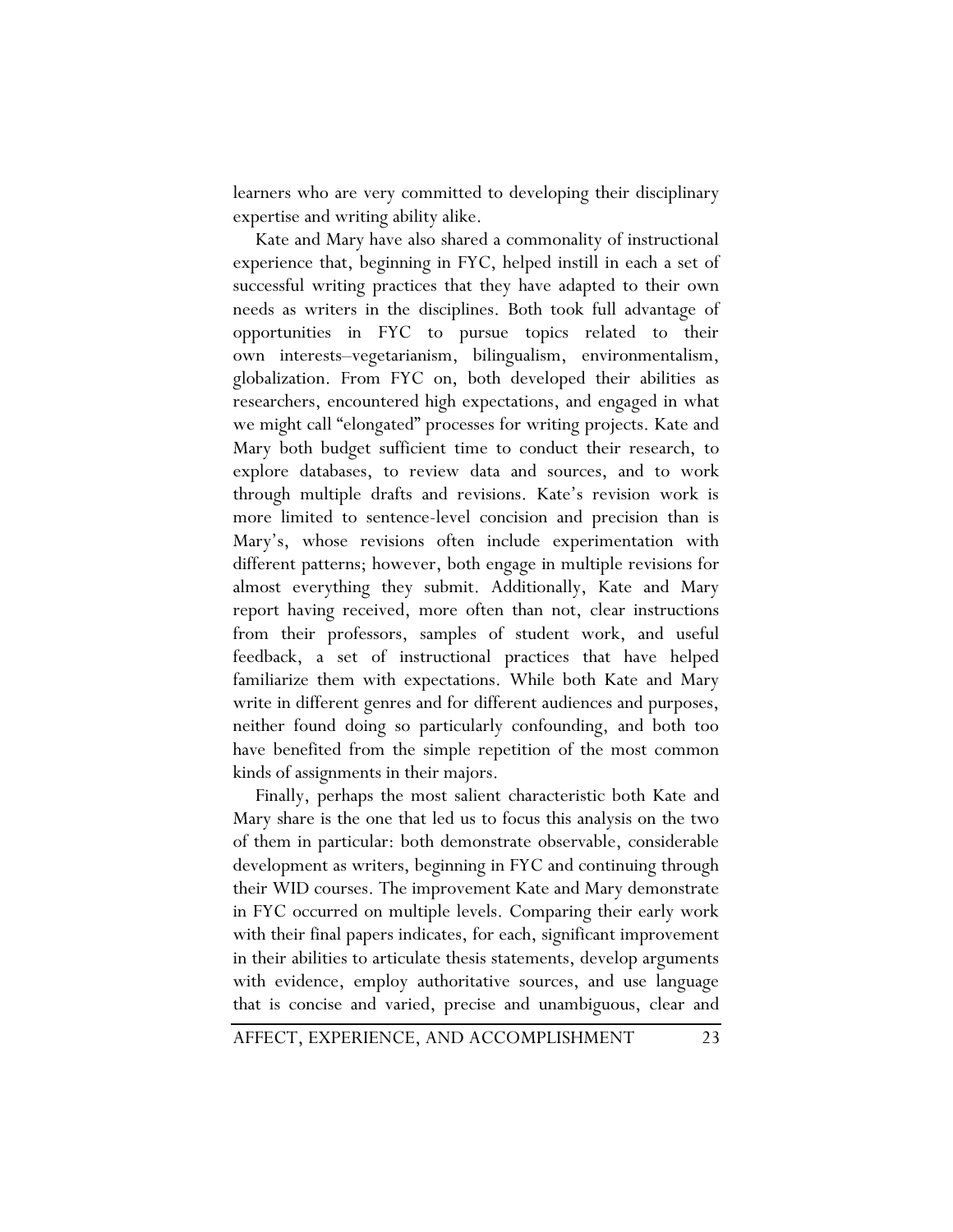correct. That improvement continued as each faced new challenges in their chosen majors, where Kate and Mary put their increasing rhetorical aptitude to work. If FYC provided both the opportunity to become, as Bazerman advocates, "engaged in a compelling discourse" (257), their later work thrived in part because of the increasing number of writing challenges they would face in subsequent years:

The best way to learn flexibility in writing is to become engaged in a second discourse, and perhaps a third. When you experience the rewards of writing well in one domain, you are likely to demand of yourself that same high level of participation in any discourse you will engage in the future. The lesson that it is worth working hard at writing is perhaps the most important lesson, and it is the one most transferable. (257)

That the level of development registered by Kate and Mary in this study occurs when positive behaviors are reinforced by a supportive instructional experience may be no great surprise. Indeed, any readers who design, offer, and/or oversee either FYC or WID courses may see in Kate and Mary resemblances to students they have known. Their writing development is neither idiosyncratic nor representative, we would claim, but instead *indicative* of what happens when successful higher learning occurs at the intersection of personal affect, instructional experience and individual accomplishment.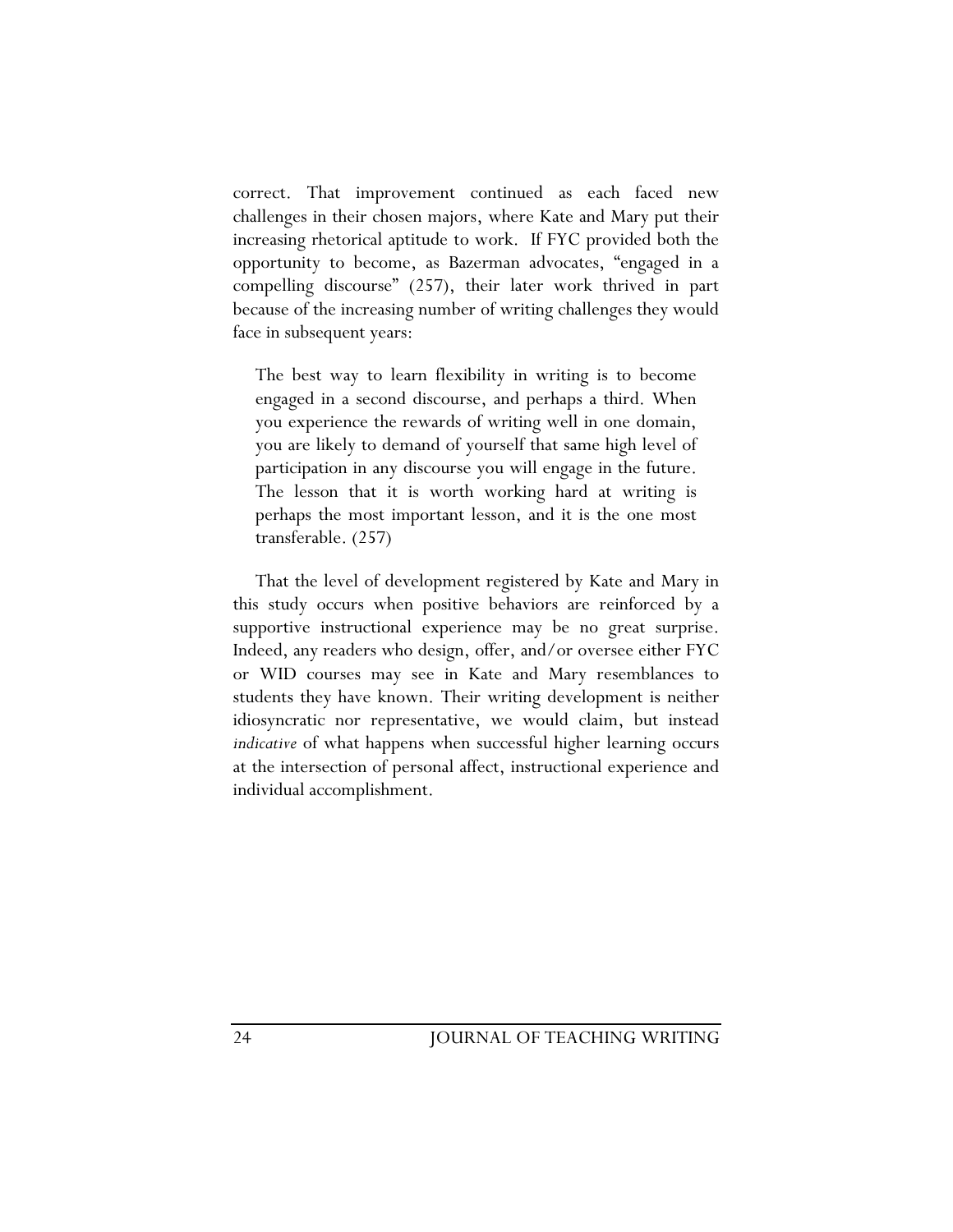#### **Notes**

1 An institutional research grant provided funds for materials, training, and participant compensation.

<sup>2</sup>These questions were used with permission from the Indiana University Center for Postsecondary Research and the Council of Writing Program Administrators.

<sup>3</sup>The authors wish to thank research interns Sarah Botzek, Sarah Certa, Jenna Gleisner, and Grant Withrow for their excellent work conducting and coding the peer-to-peer interviews used in this article.

#### **Works Cited**

- Bazerman, Charles. "Response: Curricular Responsibilities and Professional Definition." *Reconceiving Writing, Rethinking Writing Instruction*. Ed. Joseph Petraglia. Mahwah: Erlbaum, 1995. 249-259. Print.
- Beaufort, Anne. *College Writing and Beyond: A New Framework for University Writing Instruction*. Logan: Utah State UP, 2007. Print.
- Carroll, Lee Ann. *Rehearsing New Roles: How College Students Develop as Writers*. Carbondale: Southern Illinois UP, 2002. Print.
- Carter, Michael. "Ways of Knowing, Doing, and Writing in the Disciplines." *College Composition and Communication* 58:3 (2007): 385-418. Print.
- Dias, Patrick, Aviva Freedman, Peter Medway, and Anthony Paré. *Worlds Apart: Acting and Writing in Academic and Workplace Contexts.* Mahwah: Erlbaum, 1999. Print.
- Haas, Christina. "Learning to Read Biology: One Student's Rhetorical Development in College." *Written Communication* 11.1 (1994): 43-84. Print.
- Herrington, Anne, and Marcia Curtis. *Persons in Process: Four Stories of Writing and Personal Development in College*. Urbana: NCTE, 2000. Print.
- Light, Richard. *Making the Most of College: Students Speak their Minds*. Cambridge: Harvard UP, 2001. Print.
- McCarthy, Lucille P. "A Stranger in Strange Lands: A College Student Writing across the Curriculum." *Research in the Teaching of English* 21 (1987): 233-265. Print.

McCracken, Grant. *The Long Interview*. Newbury Park: Sage, 1988. Print.